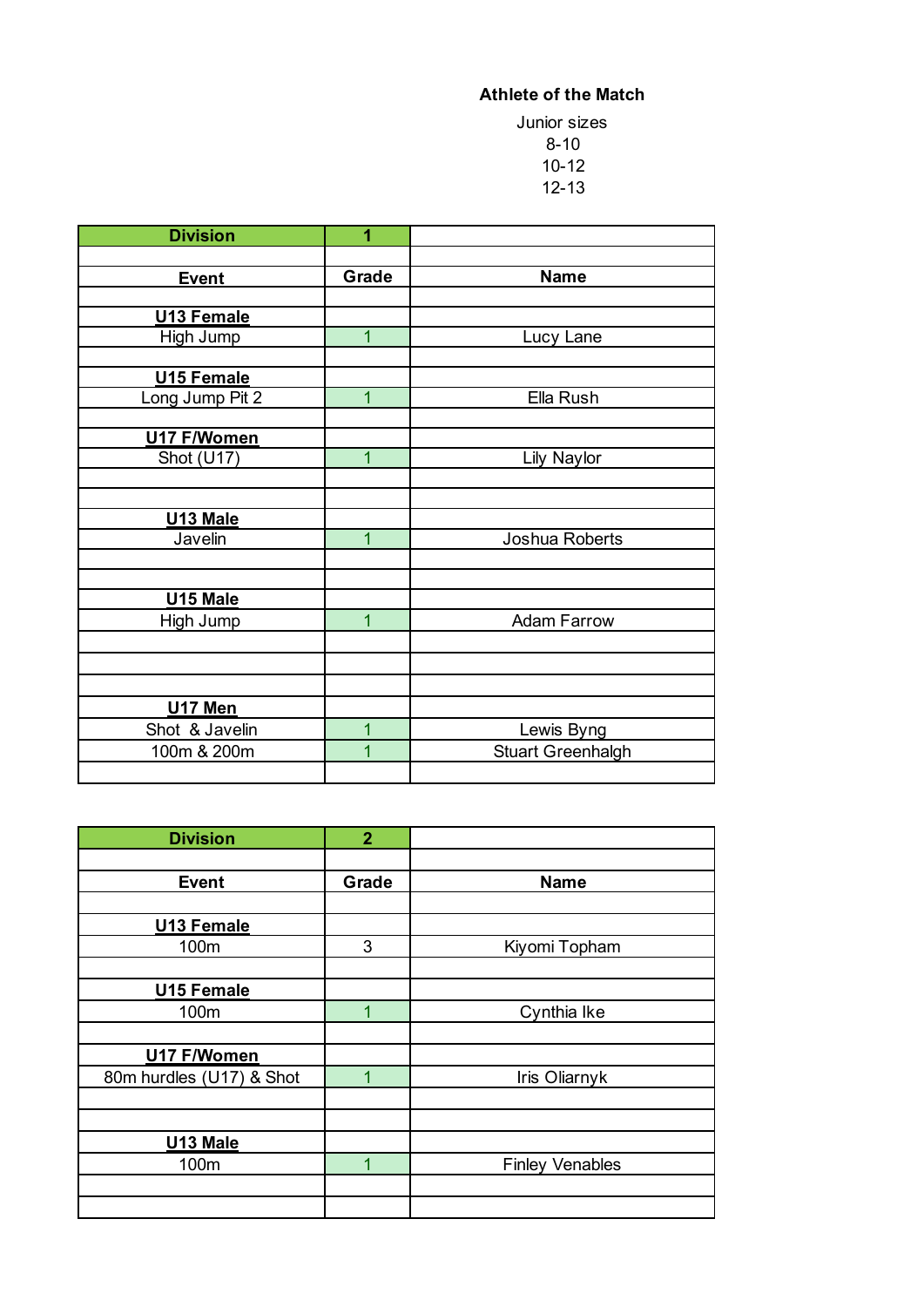| U15 Male       |   |                           |
|----------------|---|---------------------------|
| 100m           | 2 | Callum Brassington-Meehan |
|                |   |                           |
|                |   |                           |
|                |   |                           |
| <b>U17 Men</b> |   |                           |
| Shot           |   | James Ward                |
| 100m           |   | Euan Jones                |
| 200m           |   | Darian Moore              |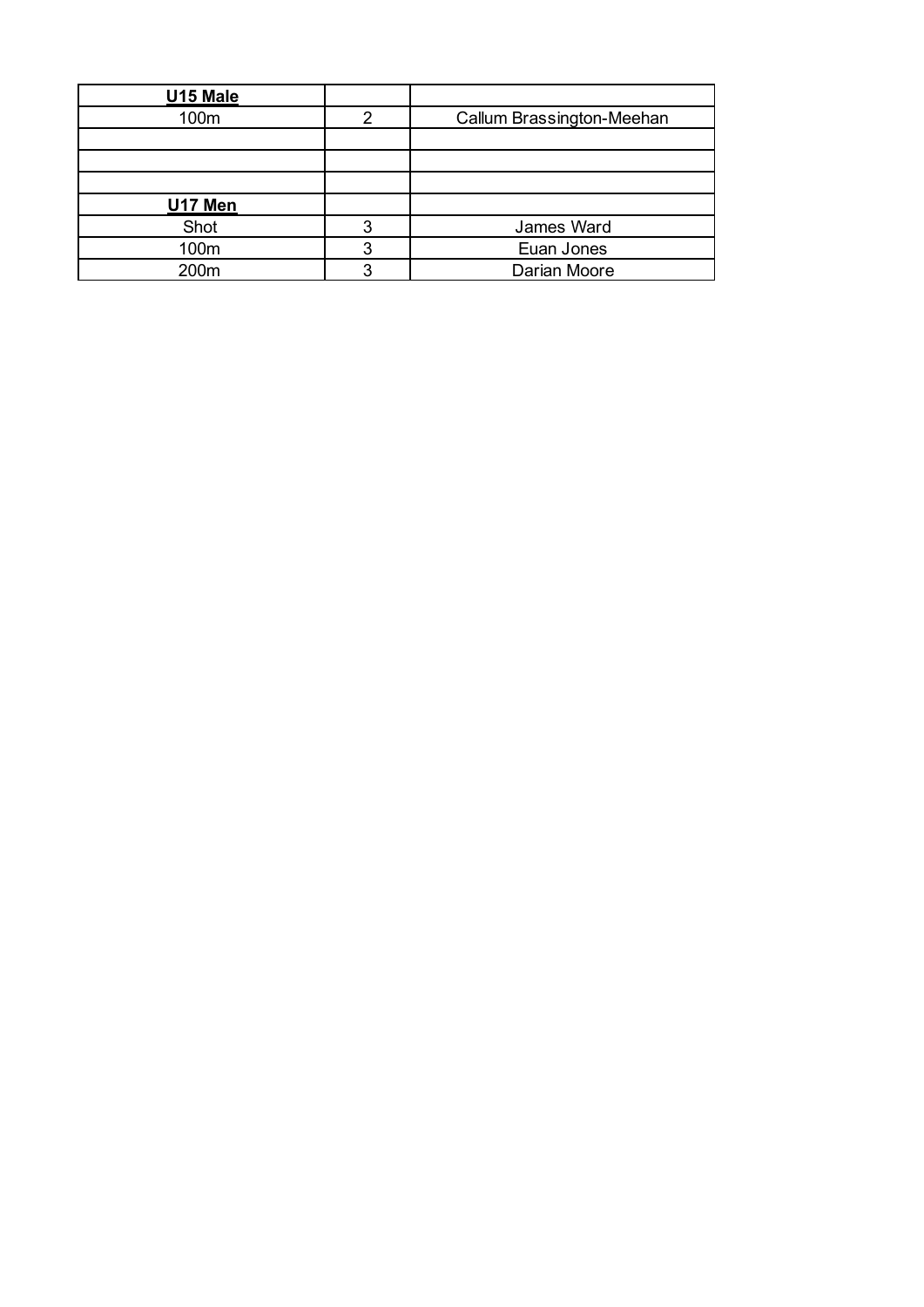| Match <sub>1</sub>    |             |
|-----------------------|-------------|
| <b>Adult sizes</b>    |             |
| <b>XS</b><br>is 34/36 |             |
| Small is 36/38        |             |
| Medium is 38/40       |             |
| is 42/44<br>Large     |             |
| $X1$ is $46/48$       |             |
|                       |             |
| Club                  | <b>Size</b> |
|                       |             |
|                       | <b>XS</b>   |
| Stratford             |             |
|                       |             |
|                       |             |
| <b>Amber Valley</b>   |             |
|                       |             |
|                       |             |
| <b>Amber Valley</b>   |             |
|                       |             |
|                       |             |
| Stratford             | S           |
|                       |             |
|                       |             |
|                       |             |
| Stratford             | S           |
|                       |             |
|                       |             |
|                       |             |
|                       |             |
| Stratford             | L           |
| Brom & Redditch       |             |
|                       |             |

| <u>ıs 46/48 </u>    |             |                          |                |
|---------------------|-------------|--------------------------|----------------|
|                     |             | <b>Division</b>          | 3              |
|                     |             |                          |                |
| Club                | <b>Size</b> | <b>Event</b>             | Grade          |
|                     |             |                          |                |
|                     | <b>XS</b>   | U13 Female               |                |
| Stratford           |             | High Jump & Shot         | 3              |
|                     |             |                          |                |
|                     |             | U15 Female               |                |
| <b>Amber Valley</b> |             | 800m                     | $\overline{2}$ |
|                     |             |                          |                |
|                     |             | U17 F/Women              |                |
| <b>Amber Valley</b> |             | 200m 7 Long Jump         | 0              |
|                     |             | 80m hurdles (U17) & 300m | 0              |
|                     |             |                          |                |
|                     |             | U13 Male                 |                |
| Stratford           | S           | 100m, 200m & LJ          | $\overline{1}$ |
|                     |             |                          |                |
|                     |             |                          |                |
|                     |             | U15 Male                 |                |
| Stratford           | S           | 300m & 1500m             | 0              |
|                     |             | Shot & HJ                | 0              |
|                     |             | 100m & 200m              | 0              |
|                     |             |                          |                |
|                     |             | U17 Men                  |                |
| Stratford           | L           | High Jump                | 3              |
| om & Redditch       |             |                          |                |
|                     |             |                          |                |
|                     |             |                          |                |

| Club               | <b>Size</b> |
|--------------------|-------------|
|                    |             |
|                    |             |
| Wreake&Soar Valley |             |
|                    |             |
|                    |             |
| Kettering          |             |
|                    |             |
|                    |             |
| Halesowen          |             |
|                    |             |
|                    |             |
|                    |             |
| Wreake&Soar Valley |             |
|                    |             |
|                    |             |

|                    |             | <b>Division</b>   | 4     |
|--------------------|-------------|-------------------|-------|
|                    |             |                   |       |
| Club               | <b>Size</b> | <b>Event</b>      | Grade |
|                    |             |                   |       |
|                    |             | U13 Female        |       |
| Wreake&Soar Valley |             | 70m hurdles & HJ  | 4     |
|                    |             |                   |       |
|                    |             | <b>U15 Female</b> |       |
| Kettering          |             | 75m hurdles       | 3     |
|                    |             |                   |       |
|                    |             | U17 F/Women       |       |
| Halesowen          |             | Long Jump Pit1    | 4     |
|                    |             |                   |       |
|                    |             | U13 Male          |       |
| Wreake&Soar Valley |             | Javelin Match 2   | 3     |
|                    |             | 100m              | 3     |
|                    |             |                   |       |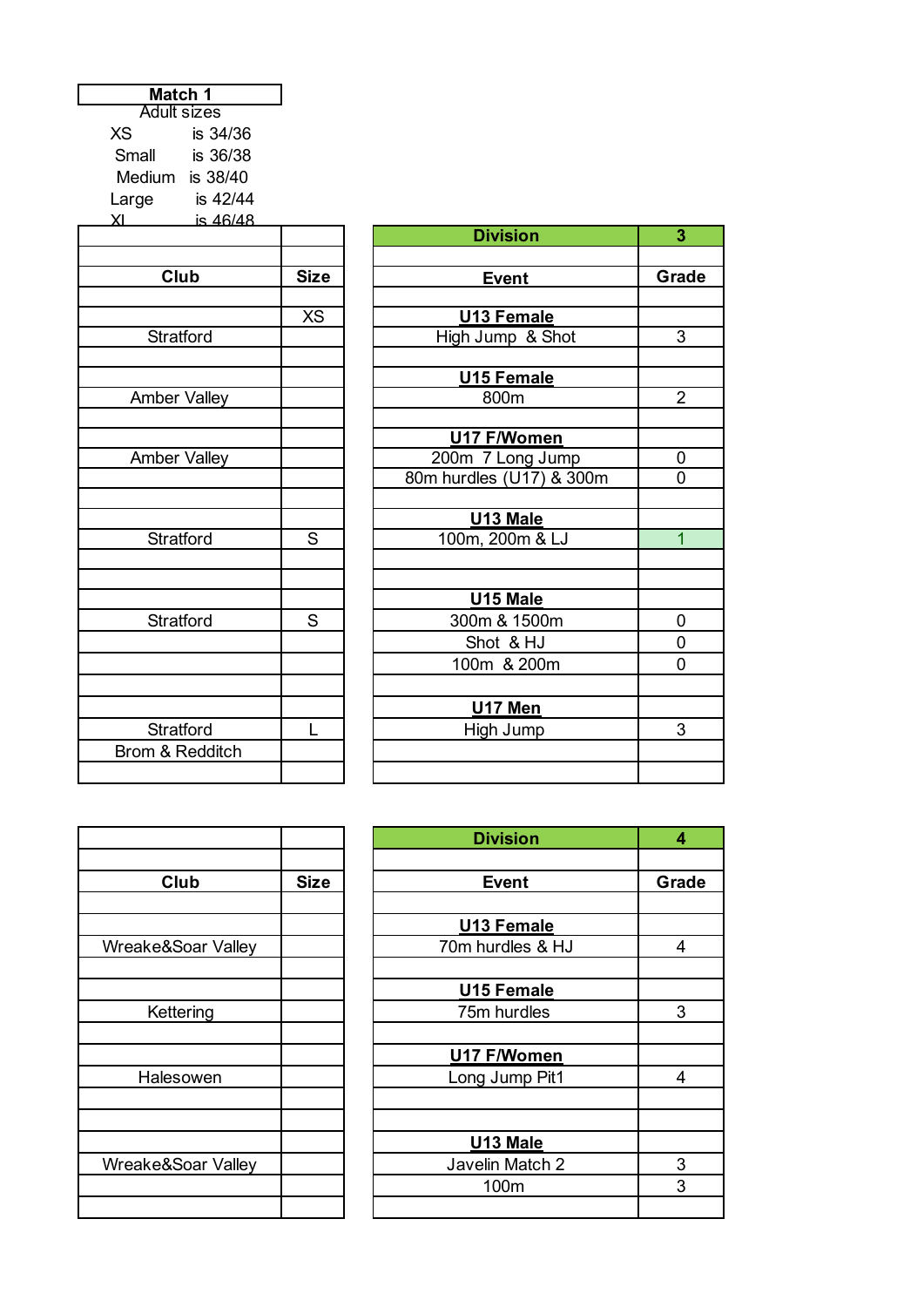|                     | U15 Male       |  |
|---------------------|----------------|--|
| Worcester           | Shot & 200m    |  |
|                     | 1500m          |  |
|                     |                |  |
|                     |                |  |
|                     | U17 Men        |  |
| <b>Royal Sutton</b> | Long Jump Pit1 |  |
| Wreake&Soar Valley  |                |  |
| Worcester           |                |  |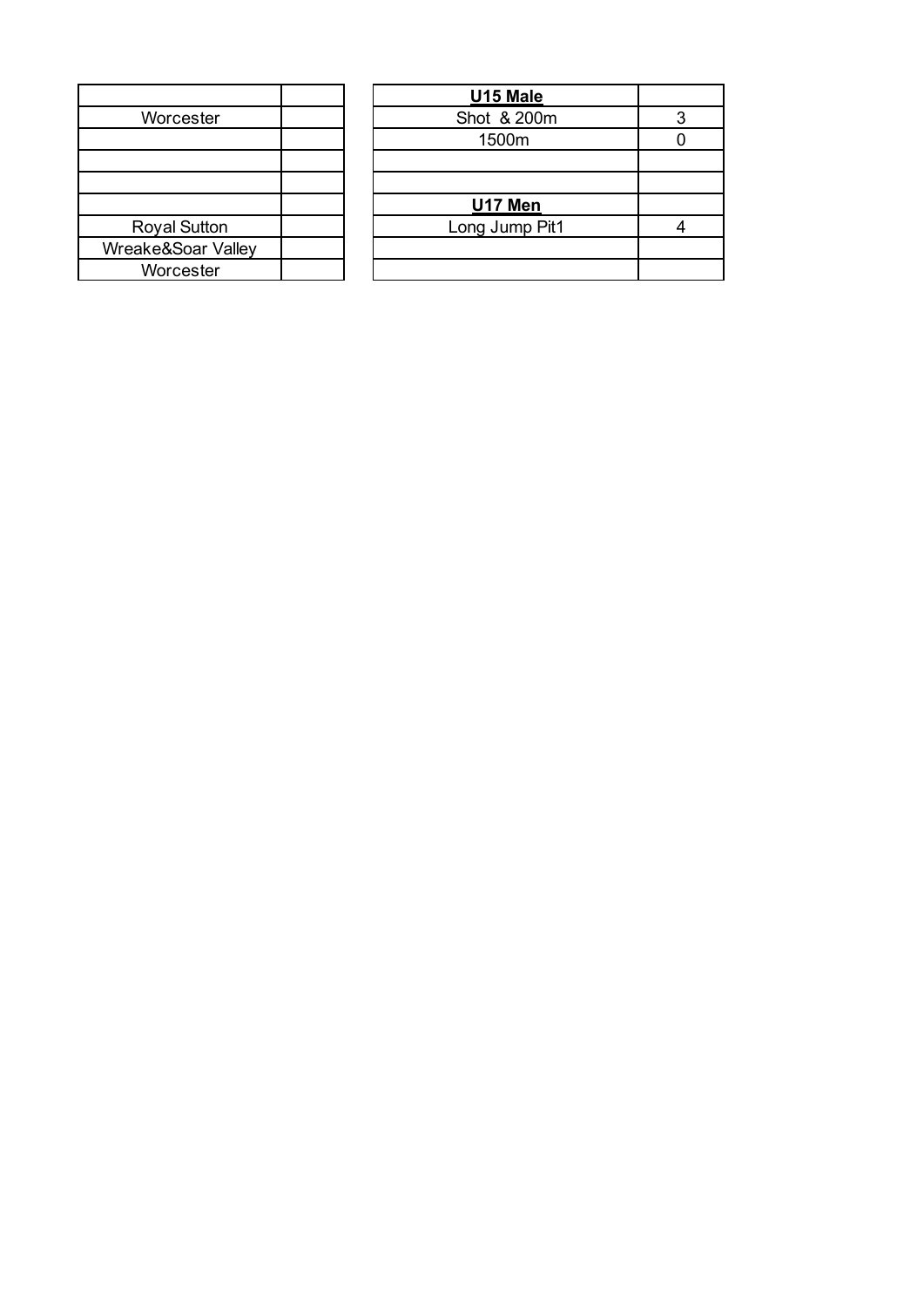|                       |                 |             | <b>Amber Valley</b> |
|-----------------------|-----------------|-------------|---------------------|
|                       |                 |             | <b>Bicester</b>     |
| <b>Name</b>           | Club            | <b>Size</b> | <b>BRAT</b>         |
|                       |                 |             | Brom & Reddito      |
|                       |                 |             | Corby               |
| Monique James-Thomas  | <b>BRAT</b>     |             | Daventry            |
|                       |                 |             | Halesowen           |
|                       |                 |             | Harborough          |
| <b>MADELINE MAYES</b> | Corby           |             | Kettering           |
|                       |                 |             | Leamington A        |
|                       |                 |             | Nuneaton            |
| <b>ASHLYN SCOTT</b>   | Corby           |             | <b>Royal Sutton</b> |
| Eilidh Maclean        | Harborough      |             | Saffron AC          |
|                       |                 |             | Sparkhill           |
|                       |                 |             | Stratford           |
| <b>FABIAN POWELL</b>  | Corby           |             | Tamworth            |
|                       |                 |             | Witney AC           |
|                       |                 |             | Worcester           |
|                       |                 |             | Wreake&Soar Va      |
| <b>Ben Edwards</b>    | Tamworth        |             |                     |
| <b>Ben Groves</b>     | <b>Bicester</b> |             |                     |
| Lucas Dixon           | Saffron AC      |             |                     |
|                       |                 |             |                     |
|                       |                 |             |                     |
| Daniel Kosmaczewski   | Saffron AC      |             |                     |
|                       |                 |             |                     |
|                       |                 |             |                     |

| <b>Amber Valley</b>        |  |
|----------------------------|--|
| Bicester                   |  |
| BRAT                       |  |
| <b>Brom &amp; Redditch</b> |  |
| Corby                      |  |
| Daventry                   |  |
| Halesowen                  |  |
| Harborough                 |  |
| Kettering                  |  |
| Leamington AA              |  |
| Nuneaton                   |  |
| <b>Royal Sutton</b>        |  |
| Saffron AC                 |  |
| Sparkhill                  |  |
| Stratford                  |  |
| Tamworth                   |  |
| Witney AC                  |  |
| Worcester                  |  |
| Wreake&Soar Valley         |  |

| <b>Name</b>             | Club                 | <b>Size</b> |
|-------------------------|----------------------|-------------|
|                         |                      |             |
|                         |                      |             |
| <b>Charlotte Ratley</b> | <b>Leamington AA</b> |             |
|                         |                      |             |
|                         |                      |             |
| Jess Day                | Nuneaton             |             |
|                         |                      |             |
|                         |                      |             |
| <b>Chloe Vinestock</b>  | Nuneaton             |             |
|                         |                      |             |
|                         |                      |             |
|                         |                      |             |
| Kieran Bowsher          | <b>Witney AC</b>     |             |
| <b>Jacob Martin</b>     | <b>Leamington AA</b> |             |
|                         |                      |             |
|                         |                      |             |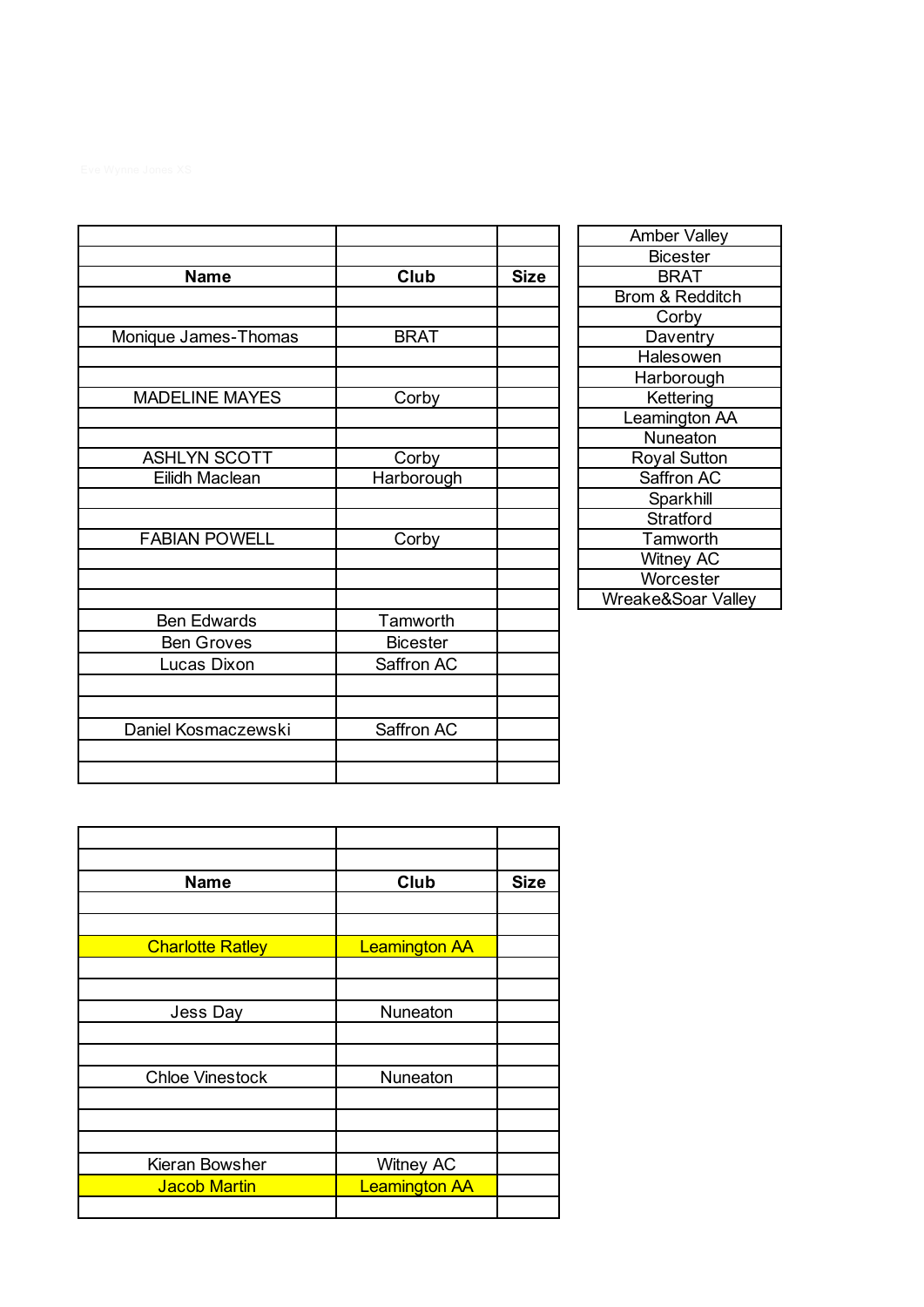| <b>Gabriel Ball</b> | <b>Leamington AA</b> |  |
|---------------------|----------------------|--|
| <b>Ben Frost</b>    | Sparkhill            |  |
|                     |                      |  |
|                     |                      |  |
|                     |                      |  |
| Alfie Sanderson     | Daventry             |  |
|                     |                      |  |
|                     |                      |  |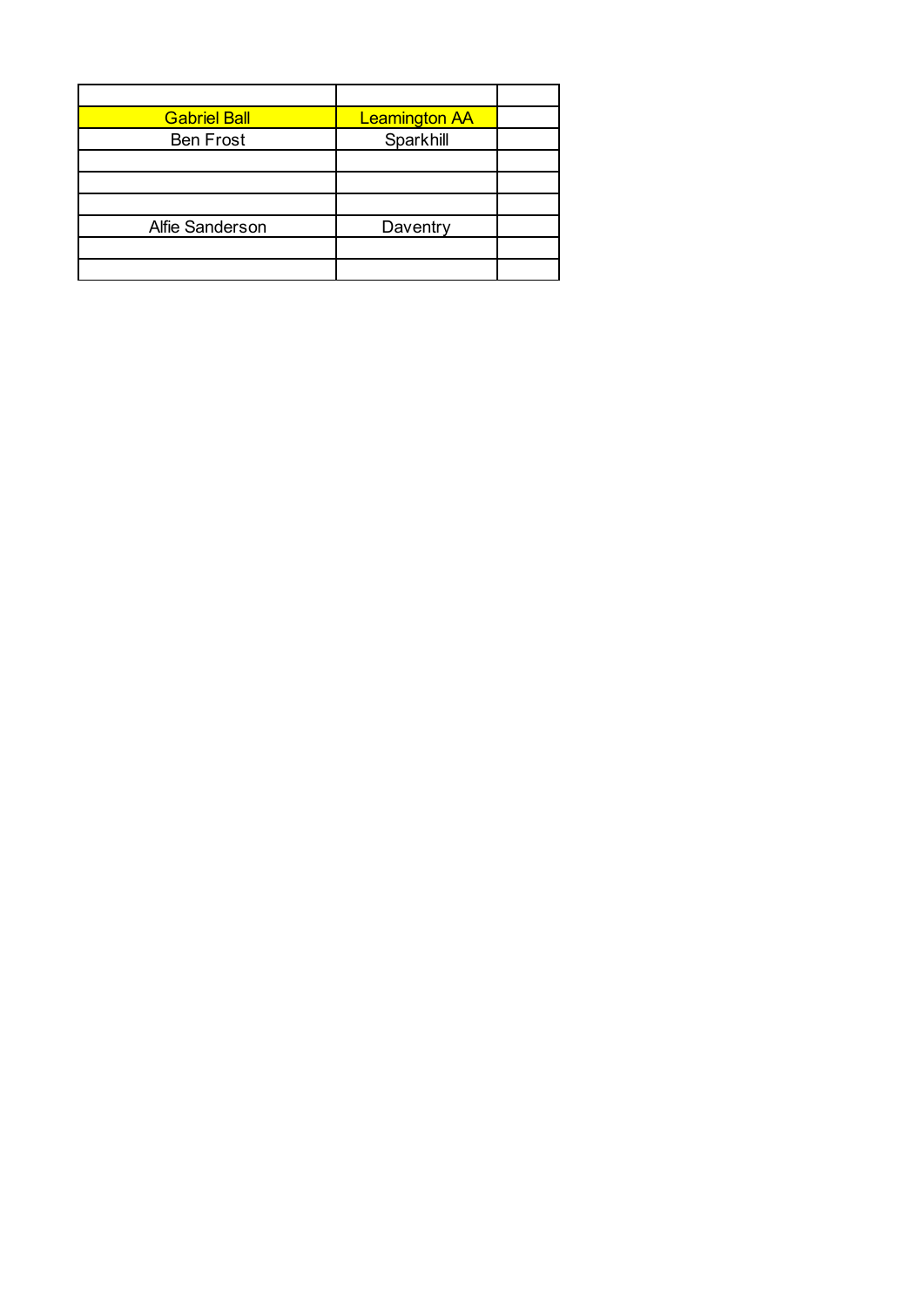| <b>Division</b>       | 1                       |                      |                              |
|-----------------------|-------------------------|----------------------|------------------------------|
| <b>Event</b>          | Grade                   | <b>Name</b>          | <b>Club</b><br><b>Letter</b> |
|                       |                         |                      |                              |
|                       |                         |                      |                              |
| U13 Female            |                         |                      |                              |
| High Jump             | $\overline{1}$          | <b>Lucy Lane</b>     | d                            |
| 200m                  | $\overline{2}$          | Lucy Lane            | d                            |
| 100m                  | 3                       | MELODIE TORBRAND     | a                            |
| Shot                  | $\overline{3}$          | Robyn Marriott       | v                            |
| 70m hurdles           | $\overline{4}$          | Cecilia Smyth        | v                            |
| Long Jump Pit 1       | 4                       | Alexa Gordon         | VV                           |
| Javelin Match 2       | $\overline{4}$          | Georgia Roseblade    | r                            |
| 1500m                 | $\mathbf 0$             | Lucy Hatfield        | с                            |
| 800m                  | $\mathbf 0$             | <b>FREJA NIELSON</b> | a                            |
|                       |                         |                      |                              |
|                       |                         |                      |                              |
| U15 Female            |                         |                      |                              |
| Long Jump Pit 2       | 1                       | Ella Rush            | v                            |
| 300m                  | $\overline{2}$          | Ella Rush            | v                            |
| Shot                  | $\overline{2}$          | <b>Ella Rush</b>     | ٨                            |
| High Jump             | $\overline{1}$          | <b>Charlie Yates</b> | v                            |
| 75m hurdles           | $\overline{2}$          | <b>Charlie Yates</b> | v                            |
| 800m                  | 3                       | Lily Saxon           | m                            |
| 100m                  | $\overline{3}$          | Sienna Grant         | v                            |
| 1500m                 | $\overline{\mathbf{4}}$ | Tally Smyj James     | S                            |
| Javelin Match 2       | $\mathbf 0$             | Millie Leighton      | d                            |
| 200m                  | $\mathbf 0$             | Eve Wynne-Jones      | m                            |
|                       |                         |                      |                              |
| U17 F/Women           |                         |                      |                              |
| Shot (U17)            | $\overline{1}$          | <b>Lily Naylor</b>   | v                            |
| 80m hurdles (U17)     | $\overline{2}$          | Anna Poole           | S                            |
| 300m                  | $\overline{\mathbf{c}}$ | Maddy Whapples       | m                            |
| High Jump             | $\overline{2}$          | Ella Watford         | r                            |
| 200m                  | $\overline{2}$          | Maddy Whapples       | m                            |
| 1500m                 | $\overline{3}$          | Georgie Campbell     | d                            |
| 800m                  | 3                       | Imogen Sheppard      | d                            |
| Javelin (U17) Match 2 | $\overline{\mathbf{4}}$ | Emily Wild           | $\sf d$                      |
| 100m                  | $\overline{\mathbf{4}}$ | Lauren Fall          | x                            |
| Long Jump Pit1        | $\overline{\mathbf{4}}$ | Ella Watford         | RR                           |
|                       |                         |                      |                              |

|       | . .<br><b>Grade</b> | <b>Name</b> | <b>Club</b> |
|-------|---------------------|-------------|-------------|
| Event |                     |             | ∠etter      |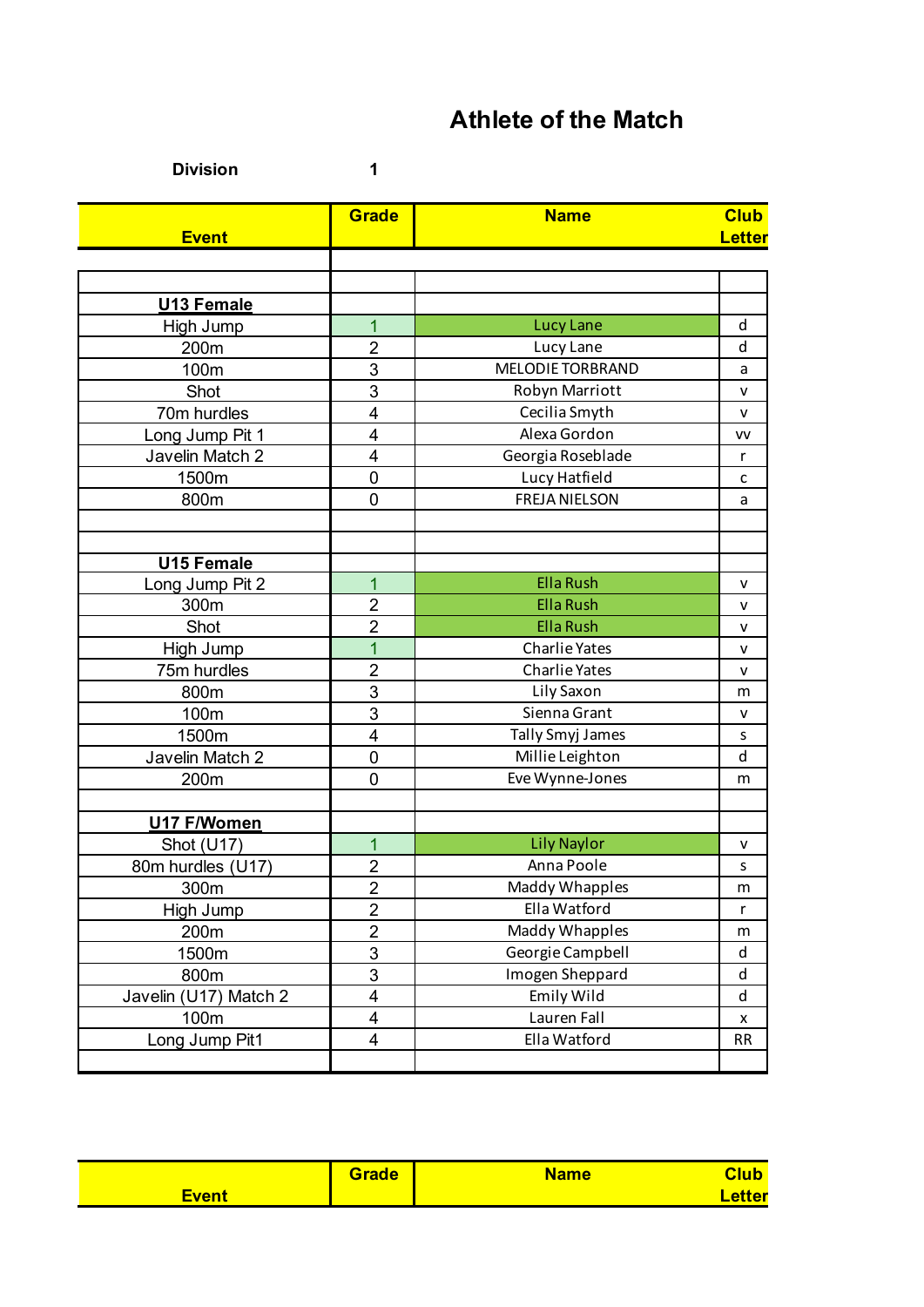| U13 Male        |                         |                           |              |
|-----------------|-------------------------|---------------------------|--------------|
| Javelin Match 2 | $\overline{1}$          | <b>Joshua Roberts</b>     | d            |
| Shot            | $\overline{2}$          | <b>Joshua Roberts</b>     | d            |
| 100m            | 1                       | <b>DAVID OYEDOH</b>       | a            |
| Long Jump Pit 2 | $\overline{1}$          | Charlie Whorrad           | d            |
| 1500m           | $\overline{1}$          | <b>QUINN MIELL INGRAM</b> | a            |
| High Jump       | $\overline{2}$          | Jayden smith              | S            |
| 200m            | $\overline{2}$          | Jayden Smith              | S            |
| 75m hurdles     | 3                       | Harry Solomon             | S            |
| 800m            | $\overline{4}$          | <b>Nathan Sanders</b>     | c            |
|                 |                         |                           |              |
| U15 Male        |                         |                           |              |
| High Jump       | 1                       | <b>Adam Farrow</b>        | d            |
| Javelin Match 2 | $\overline{2}$          | Ollie Wear                | d            |
| Long Jump Pit 2 | 3                       | <b>Adam Farrow</b>        | D            |
| 80m hurdles     | $\overline{3}$          | <b>CHARLIE PANAYIOTOU</b> | m            |
| 100m            | $\overline{4}$          | Sam Smith                 | S            |
| 300m            | $\overline{\mathbf{4}}$ | Joel McGraw               | v            |
| 200m            | $\overline{\mathbf{4}}$ | Stephen McKenzie          | r            |
| 1500m           | $\overline{4}$          | ROWAN MIELL INGRAM        |              |
| 800m            | $\mathbf 0$             | Jake Hope                 | r            |
| Shot            | $\mathbf 0$             | <b>Adam Farrow</b>        | dd           |
|                 |                         |                           |              |
|                 |                         |                           |              |
| U17 Men         |                         |                           |              |
| Shot            | 1                       | Lewis Byng                | d            |
| Javelin Match 2 | $\overline{1}$          | Lewis Byng                | d            |
| 100m            | $\overline{1}$          | <b>Stuart Greenhalgh</b>  | $\mathsf{C}$ |
| 200m            | $\overline{1}$          | <b>Stuart Greenhalgh</b>  | c            |
| 100m hurdles    | 3                       | Matthew Griffin           | C            |
| 400m            | 4                       | Jonathan Knox             | S            |
| 800m            | $\overline{0}$          | Pierce Clisham            | S            |
| Long Jump Pit1  | $\pmb{0}$               | Mathew Millward-Brookes   | $\sf d$      |
| High Jump       | $\mathbf 0$             | <b>CHARLIE NICOL</b>      | X            |
| 1500m           | 0                       | Thomas Keenan             | S            |
|                 |                         |                           |              |
|                 |                         |                           |              |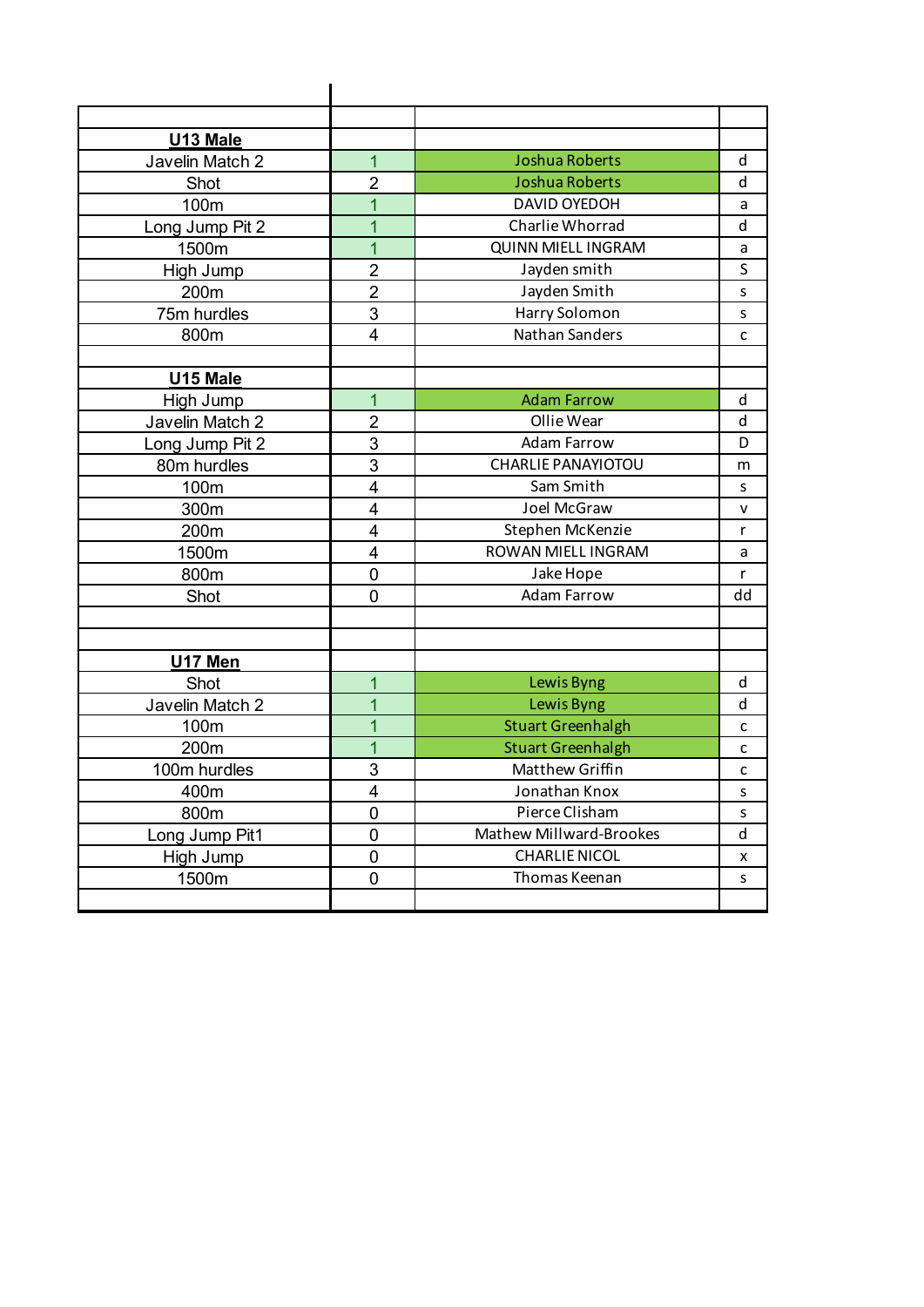| <b>Club</b>        | <b>Time</b> | Time (sec)<br><b>Dist (Mtr)</b> | <b>Time</b><br><b>Mtr</b> | <b>Grade</b> | %      |
|--------------------|-------------|---------------------------------|---------------------------|--------------|--------|
|                    |             |                                 |                           |              |        |
|                    |             |                                 |                           |              |        |
|                    |             |                                 |                           |              |        |
| Stratford          |             | 1.4                             | Mtr                       | 1.40         | 0%     |
| Stratford          |             | 28.50                           | Sec                       | 28.90        | 1%     |
| Radley             |             | 14                              | Sec                       | 14.10        | 1%     |
| Amber Valley       |             | 7.85                            | Mtr                       | 7.25         | 8%     |
| Amber Valley       |             | 12.60                           | Sec                       | 13.30        | 5%     |
| Amber Valley       |             | 4.16                            | Mtr                       | 3.95         | 5%     |
| Rugby & N'hampton  |             | 16.59                           | Mtr                       | 15.20        | 9%     |
| Brom & Redditch    | 5.20.8      | 320.80                          | Sec                       | 275.00       | $-17%$ |
| Radley             | 2.42.4      | 162.40                          | Sec                       | 112.90       | $-44%$ |
|                    |             |                                 |                           |              |        |
|                    |             |                                 |                           |              |        |
|                    |             |                                 |                           |              |        |
| Amber Valley       |             | 5.36                            | Mtr                       | 5.05         | 6%     |
| Amber Valley       |             | 42.80                           | Sec                       | 43.30        | 1%     |
| Amber Valley       |             | 9.81                            | Mtr                       | 9.50         | 3%     |
| Amber Valley       |             | 1.58                            | Mtr                       | 1.57         | 1%     |
| Amber Valley       |             | 12.10                           | Sec                       | 12.20        | 1%     |
| Solihull & S.Heath | 2.22.8      | 142.80                          | Sec                       | 145.50       | 2%     |
| Amber Valley       |             | 13.20                           | Sec                       | 13.20        | 0%     |
| Coventry Godiva    | 5.03.4      | 303.40                          | Sec                       | 315.00       | 4%     |
| Stratford          |             | 22.35                           | Mtr                       | 22.50        | $-1%$  |
| Solihull & S.Heath |             | 27.70                           | Sec                       | 27.20        | $-2%$  |
|                    |             |                                 |                           |              |        |
|                    |             |                                 |                           |              |        |
| Amber Valley       |             | 12.72                           | Mtr                       | 12.2         | 4%     |
| Coventry Godiva    |             | 11.9                            | Sec                       | 12.1         | 2%     |
| Solihull & S.Heath |             | 41.4                            | Sec                       | 41.9         | 1%     |
| Rugby & N'hampton  |             | 1.60                            | Mtr                       | 1.60         | 0%     |
| Solihull & S.Heath |             | 25.8                            | Sec                       | 25.9         | 0%     |
| Stratford          | 4.47.1      | 287.1                           | Sec                       | 292.3        | 2%     |
| Stratford          | 2.20.5      | 140.5                           | Sec                       | 140.5        | 0%     |
| Stratford          |             | 30.89                           | Mtr                       | 28.4         | 9%     |
| Telford            |             | 13                              | Sec                       | 13.1         | 1%     |
| Rugby & N'hampton  |             | 4.97                            | Mtr                       | 4.75         | 5%     |
|                    |             |                                 |                           |              |        |

| Club | <b>Time</b> | <b>Time (sec)</b> | <b>Time</b> | <b>Grade</b> | <b>Diff</b> |
|------|-------------|-------------------|-------------|--------------|-------------|
|      |             | <b>Dist (Mtr)</b> | <b>Mtr</b>  |              |             |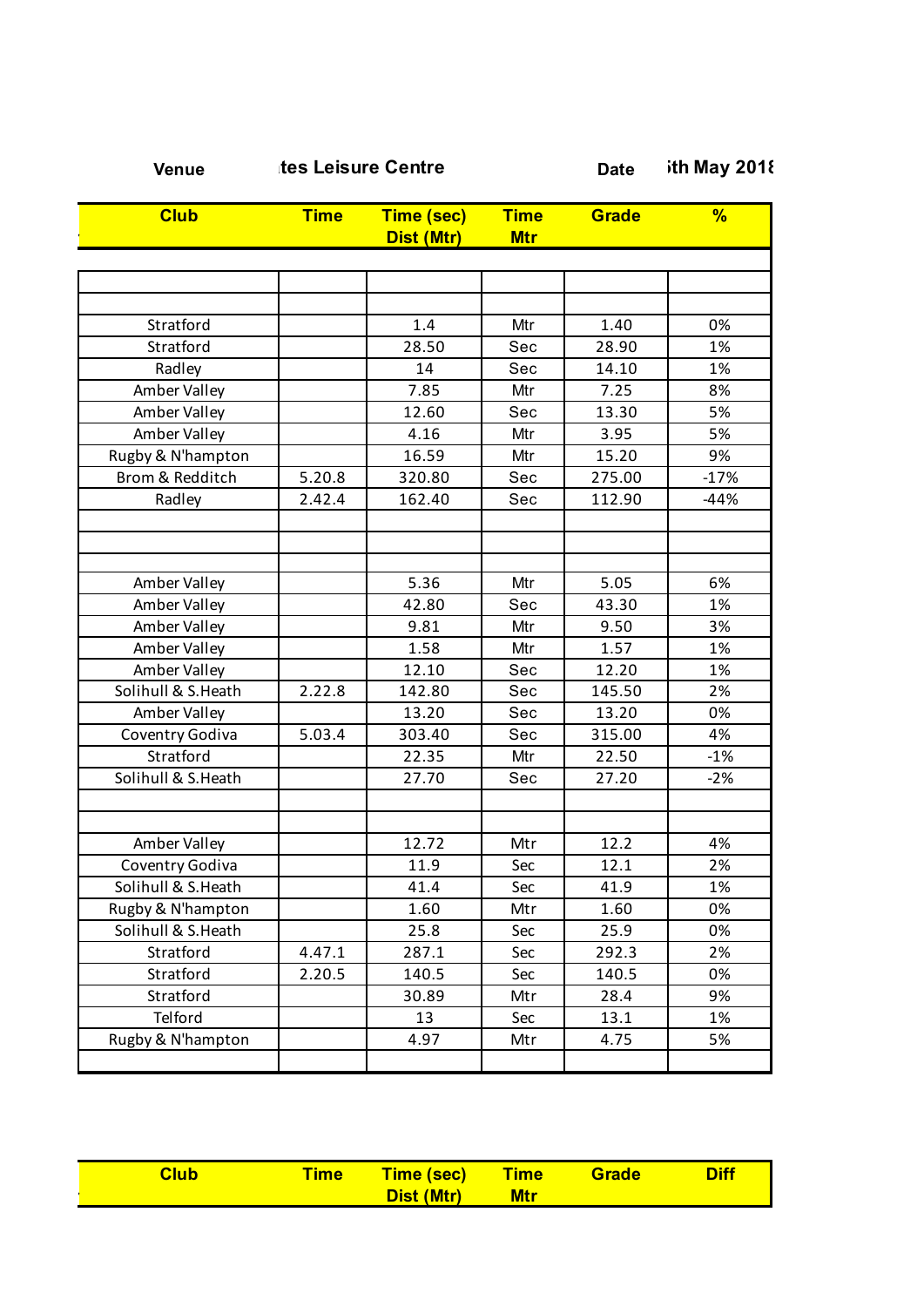| Stratford          |        | 37.08  | Mtr | 31.15  | 19%   |
|--------------------|--------|--------|-----|--------|-------|
| Stratford          |        | 8.76   | Mtr | 8.55   | 2%    |
| Radley             |        | 12.90  | Sec | 13.00  | 1%    |
| Stratford          |        | 4.76   | Mtr | 4.75   | 0%    |
| Radley             | 4.45.1 | 285.10 | Sec | 290.00 | 2%    |
| Coventry Godiva    |        | 1.44   | Mtr | 1.41   | 2%    |
| Coventry Godiva    |        | 27.40  | Sec | 27.40  | 0%    |
| Coventry Godiva    |        | 13.70  | Sec | 14.20  | 4%    |
| Brom & Redditch    | 2.29.4 | 149.40 | Sec | 154.00 | 3%    |
|                    |        |        |     |        |       |
|                    |        |        |     |        |       |
| Stratford          |        | 1.74   | Mtr | 1.72   | 1%    |
| Stratford          |        | 41.75  | Mtr | 40.85  | 2%    |
| Stratford          |        | 5.52   | Mtr | 5.30   | 4%    |
| Solihull & S.Heath |        | 12.40  | Sec | 12.70  | 2%    |
| Coventry Godiva    |        | 12.50  | Sec | 12.50  | 0%    |
| Amber Valley       |        | 41.60  | Sec | 42.10  | 1%    |
| Rugby & N'hampton  |        | 25.40  | Sec | 25.60  | 1%    |
| Radley             | 4.39.9 | 279.90 | Sec | 286.50 | 2%    |
| Rugby & N'hampton  | 2.18.8 | 138.80 | Sec | 138.00 | $-1%$ |
| Stratford          |        | 9.85   | Mtr | 10.10  | $-2%$ |
|                    |        |        |     |        |       |
|                    |        |        |     |        |       |
|                    |        |        |     |        |       |
| Stratford          |        | 16.88  | Mtr | 13.40  | 26%   |
| Stratford          |        | 55.30  | Mtr | 50.75  | 9%    |
| Brom & Redditch    |        | 11.20  | Sec | 11.20  | 0%    |
| Brom & Redditch    |        | 22.50  | Sec | 22.60  | 0%    |
| Brom & Redditch    |        | 14.50  | Sec | 14.60  | 1%    |
| Coventry Godiva    |        | 53.80  | Sec | 54.50  | 1%    |
| Coventry Godiva    | 2.09.2 | 129.20 | Sec | 127.00 | $-2%$ |
| Stratford          |        | 5.38   | Mtr | 5.60   | $-4%$ |
| Telford            |        | 1.65   | Mtr | 1.70   | $-3%$ |
| Coventry Godiva    | 4.31.5 | 271.50 | Sec | 267.00 | $-2%$ |
|                    |        |        |     |        |       |
|                    |        |        |     |        |       |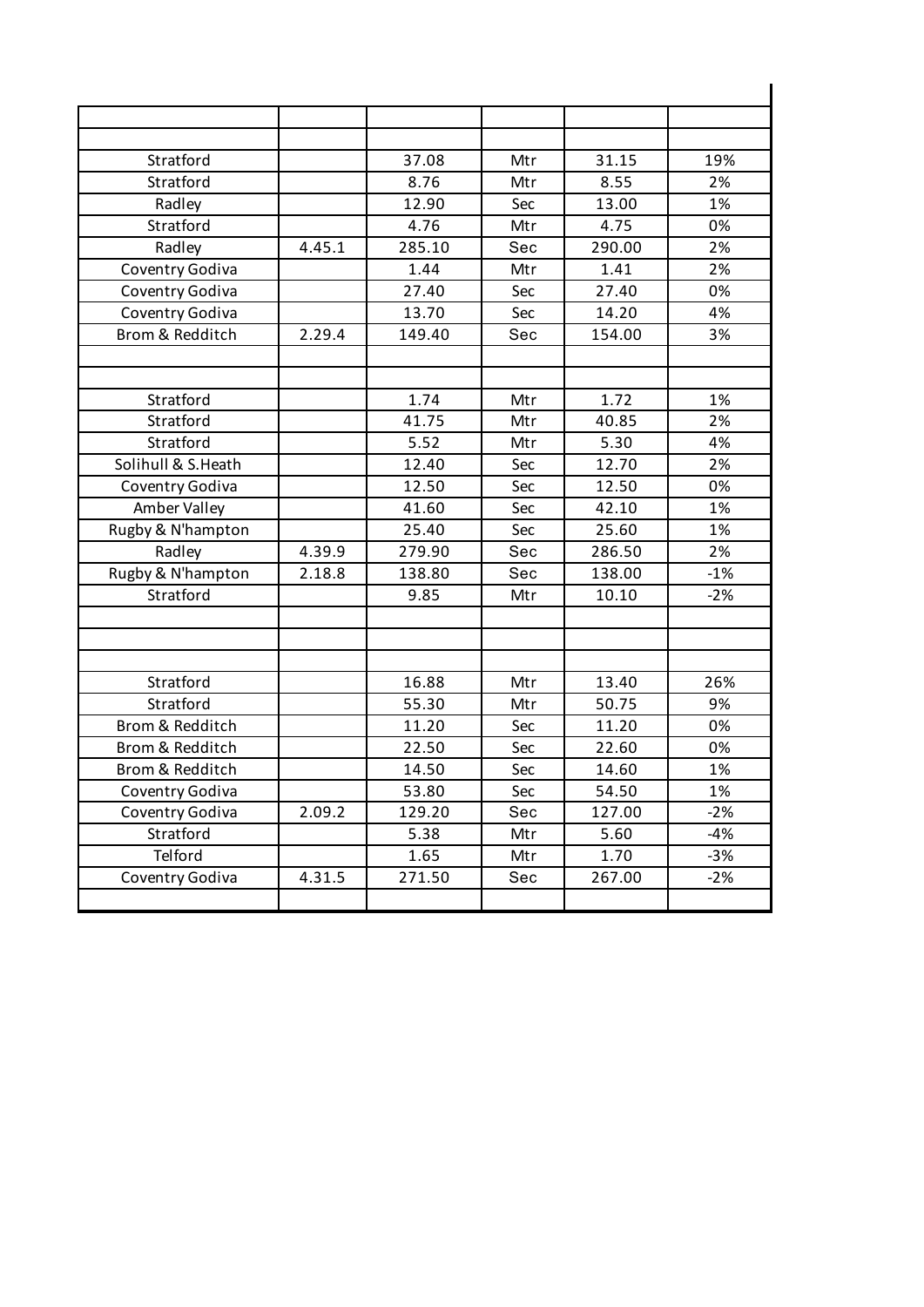|                | <b>Grade</b><br>$\overline{\mathbf{1}}$<br>$\overline{\mathbf{3}}$<br>$\overline{2}$<br>4 |                |                |  |  |
|----------------|-------------------------------------------------------------------------------------------|----------------|----------------|--|--|
|                |                                                                                           |                |                |  |  |
|                |                                                                                           |                |                |  |  |
|                |                                                                                           |                |                |  |  |
| 1.40           | 1.35                                                                                      | 1.30           | 1.25           |  |  |
| 28.40          | 28.90                                                                                     | 29.50          | 30.60          |  |  |
| 13.6           | 13.8                                                                                      | 14.1           | 14.5           |  |  |
| 8.45           | 7.90                                                                                      | 7.25           | 6.55           |  |  |
| 11.90          | 12.20                                                                                     | 12.50          | 13.30          |  |  |
| 4.50           | 4.35                                                                                      | 4.20           | 3.95           |  |  |
| 24.75          | 21.85                                                                                     | 19.10          | 15.20          |  |  |
| 245.00         | 252.00                                                                                    | 262.00         | 275.00         |  |  |
| 106.50         | 107.60                                                                                    | 110.20         | 112.90         |  |  |
|                |                                                                                           |                |                |  |  |
|                |                                                                                           |                |                |  |  |
|                |                                                                                           |                |                |  |  |
| 5.05           | 4.90                                                                                      | 4.70           | 4.48           |  |  |
| 42.7           | 43.3                                                                                      | 44.3           | 45.7           |  |  |
| 10.15          | 9.5                                                                                       | 8.85           | 7.95           |  |  |
| 1.57           | 1.54                                                                                      | 1.49           | 1.41           |  |  |
| 11.9           | 12.2                                                                                      | 12.6           | 13.4           |  |  |
| 139.9          | 142.5                                                                                     | 145.5          | 150.6          |  |  |
| 12.7           | 12.9                                                                                      | 13.2           | 13.5           |  |  |
| 289.5          | 296                                                                                       | 302.5          | 315            |  |  |
| 32.85          | 29.9                                                                                      | 26.75          | 22.5           |  |  |
| 26.3           | 26.7                                                                                      | 27.2           | 27.2           |  |  |
|                |                                                                                           |                |                |  |  |
|                |                                                                                           |                |                |  |  |
| 12.2           | 11.3                                                                                      | 10.3           | 9.15           |  |  |
| 11.8           | 12.1                                                                                      | 12.5           | 13.1           |  |  |
| 40.9           | 41.9                                                                                      | 42.9           | 44.3           |  |  |
| 1.65           | 1.60                                                                                      | 1.55           | 1.50           |  |  |
| 25.5           | 25.9                                                                                      | 26.4           | 27.0           |  |  |
| 278.0<br>134.5 | 284.0<br>137.5                                                                            | 292.3<br>140.5 | 304.3<br>146.0 |  |  |
| 39.5           |                                                                                           |                | 28.4           |  |  |
| 12.3           | 36.35<br>12.6                                                                             | 33.05<br>12.8  | 13.1           |  |  |
| 5.45           | 5.30                                                                                      | 5.10           | 4.75           |  |  |
|                |                                                                                           |                |                |  |  |

| Grade |  |  |  |  |  |  |
|-------|--|--|--|--|--|--|
|       |  |  |  |  |  |  |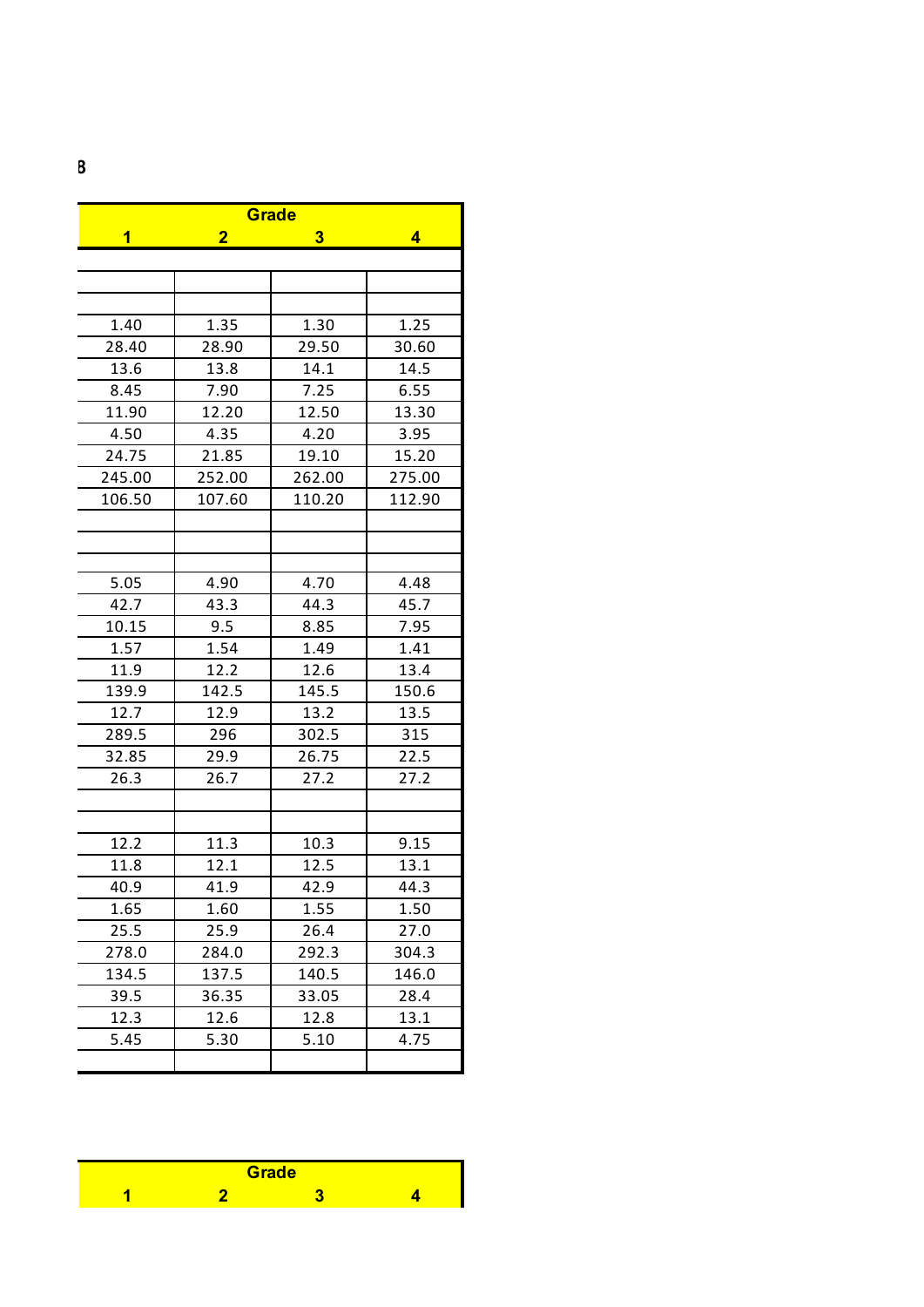| 31.15 | 29.00 | 26.10 | 21.30 |
|-------|-------|-------|-------|
| 9.25  | 8.55  | 7.95  | 7.05  |
| 13    | 13.2  | 13.5  | 13.9  |
| 4.75  | 4.55  | 4.40  | 4.15  |
| 290.0 | 295.0 | 303.0 | 315.0 |
| 1.47  | 1.41  | 1.35  | 1.30  |
| 26.8  | 27.4  | 28.1  | 29.1  |
| 12.9  | 13.3  | 14.2  | 15.3  |
| 142.5 | 144.5 | 147.5 | 154.0 |
|       |       |       |       |
|       |       |       |       |
| 1.72  | 1.67  | 1.60  | 1.55  |
| 44.35 | 40.85 | 37.25 | 32.60 |
| 5.75  | 5.55  | 5.30  | 5.00  |
| 11.9  | 12.2  | 12.7  | 13.4  |
| 11.7  | 11.9  | 12.1  | 12.5  |
| 38.7  | 39.4  | 40.5  | 42.1  |
| 24    | 24.3  | 24.8  | 25.6  |
| 161.5 | 167.5 | 276.0 | 286.5 |
| 126.5 | 130.0 | 133.0 | 138.0 |
| 12.45 | 11.80 | 11.10 | 10.10 |
|       |       |       |       |
|       |       |       |       |
|       |       |       |       |
| 13.4  | 12.55 | 11.8  | 10.7  |
| 50.75 | 47.9  | 43.85 | 38.85 |
| 11.2  | 11.3  | 11.5  | 11.8  |
| 22.6  | 23.0  | 23.4  | 24.1  |
| 13.8  | 14.1  | 14.6  | 15.4  |
| 51.2  | 51.9  | 52.9  | 54.5  |
| 118.2 | 120   | 123   | 127   |
| 6.35  | 6.15  | 5.95  | 5.6   |
| 1.90  | 1.85  | 1.78  | 1.70  |
| 246.5 | 252   | 257.5 | 267   |
|       |       |       |       |
|       |       |       |       |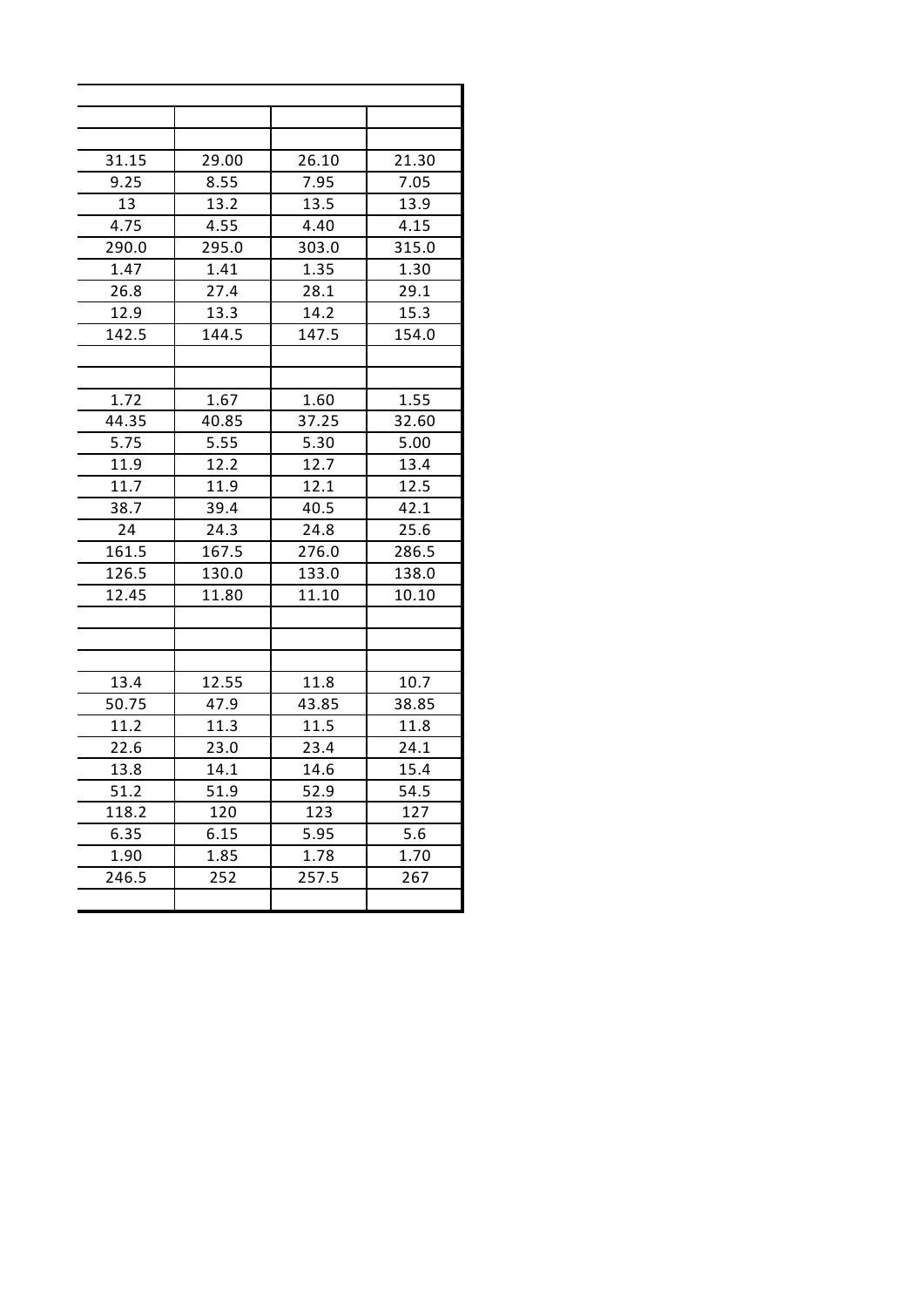**Division 2**

|                          | <b>Grade</b>   | <b>Name</b>            | <b>Club</b>        |
|--------------------------|----------------|------------------------|--------------------|
| <b>Event</b>             |                |                        | <b>Letter</b>      |
|                          |                |                        |                    |
|                          |                |                        |                    |
| <b>U13 Female</b>        |                |                        |                    |
| 100m                     | 3              | Kiyomi Topham          | x                  |
| 200m                     | 3              | Kiyomi Topham          | x                  |
| Javelin Match 2          | $\overline{3}$ | Charlie-Ann Baird      | h                  |
| 70m hurdles              | $\overline{4}$ | <b>Eimear Moss</b>     |                    |
| 1500m                    | $\mathbf 0$    | Martha Wood            | g                  |
| 800m                     | $\mathbf 0$    | Harriett Round         | i.                 |
| High Jump                | $\mathbf 0$    | <b>MOLLY IBBS</b>      | Z                  |
| Long Jump Pit 1          | $\mathbf 0$    | Georgia Coker-Agar     | i.                 |
| Shot                     | 0              | <b>Eimear Moss</b>     |                    |
|                          |                |                        |                    |
|                          |                |                        |                    |
| <b>U15 Female</b>        |                |                        |                    |
| 100m                     | $\overline{1}$ | Cynthia Ike            | İ                  |
| 200m                     | $\overline{2}$ | Cynthia Ike            | i.                 |
| 1500m                    | $\overline{3}$ | Katie Parker           | x                  |
| 75m hurdles              | $\overline{3}$ | <b>Tegan Armstrong</b> |                    |
| 800m                     | 3              | Poppy Elton            | у                  |
| High Jump                | $\overline{4}$ | Tegan Armstrong        |                    |
| 300m                     | $\overline{4}$ | Raegan Sellers         |                    |
| Javelin Match 2          | 4              | Maddy Dowden           | Ť                  |
| Shot                     | $\overline{4}$ | Madeline Hughes        | g                  |
| Long Jump Pit 2          | $\mathbf 0$    | Katie-May Sheppard     | hh                 |
|                          |                |                        |                    |
| U17 F/Women              |                |                        |                    |
| 80m hurdles (U17)        | $\overline{1}$ | Iris Oliarnyk          | h                  |
| Shot (U17)               | $\overline{1}$ | <b>Iris Oliarnyk</b>   | h                  |
| Long Jump Pit1           | $\overline{1}$ | Josie Oliarnyk U20     | h                  |
| Javelin (U17) Match 2    | $\overline{2}$ | Jasmine Walker         | g                  |
| 200m                     | $\overline{2}$ | Cara Clarke (Sen)      | y                  |
| 1500m                    | $\overline{4}$ | Rachel Nealon          | $\pmb{\mathsf{x}}$ |
| 800m                     | $\overline{4}$ | Charlotte Hey          | g                  |
| 300m                     | 4              | Zena Challenger        | x                  |
| 100m                     | $\mathbf 0$    | Jorja Hope             | u                  |
| Discus (U17) Match 1 & 3 | 0              | 0                      | 0                  |
| High Jump                | 0              | Hannah Sahota          | y                  |
|                          |                |                        |                    |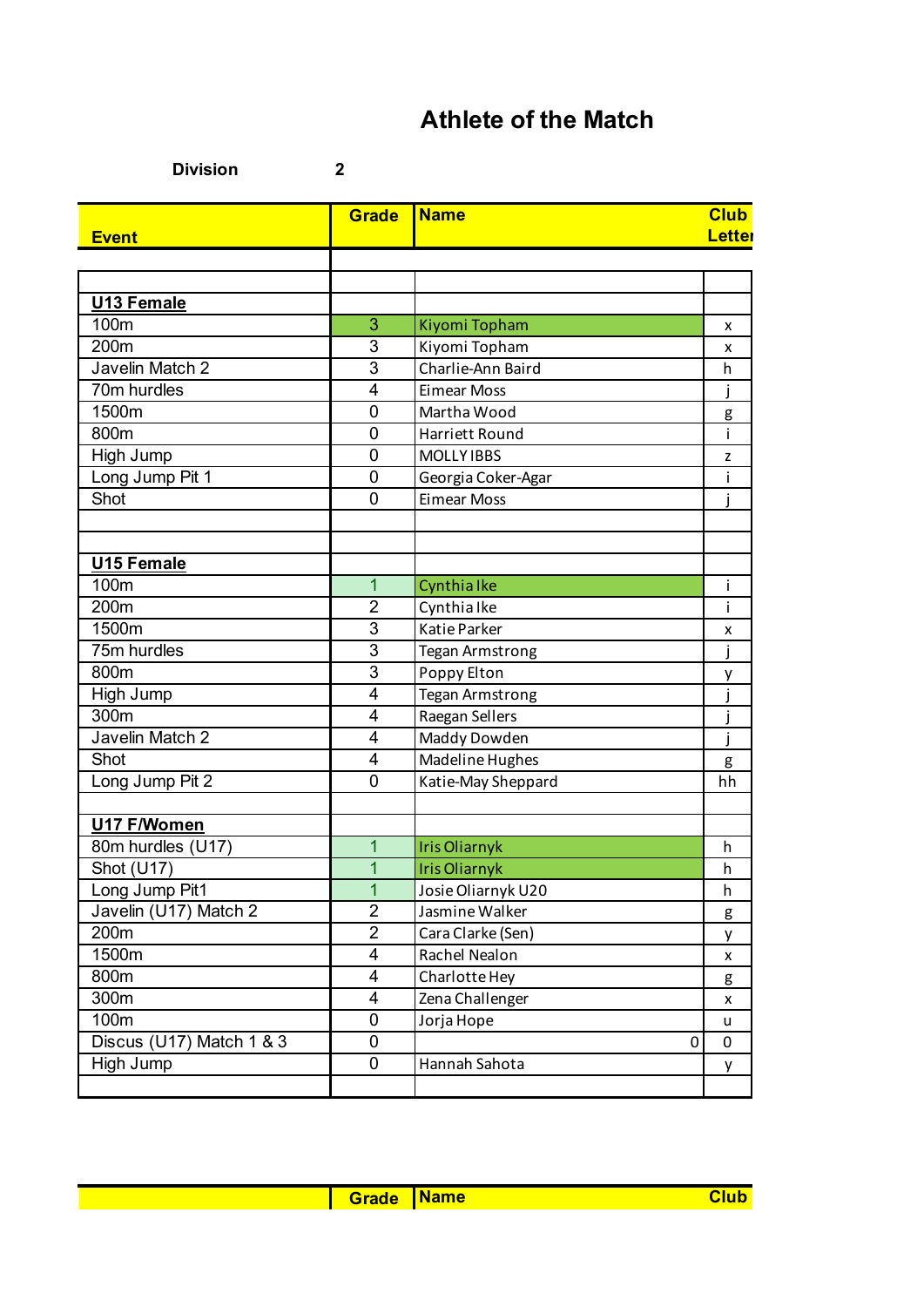| <b>Event</b>    |                |                                  | Letter                                                                                                            |
|-----------------|----------------|----------------------------------|-------------------------------------------------------------------------------------------------------------------|
|                 |                |                                  |                                                                                                                   |
|                 |                |                                  |                                                                                                                   |
| U13 Male        |                |                                  |                                                                                                                   |
| 100m            | $\overline{1}$ | <b>Finley Venables</b>           | x                                                                                                                 |
| 200m            | $\overline{2}$ | <b>Finley Venables</b>           | x                                                                                                                 |
| 1500m           | $\overline{2}$ | Jacob Asher-Relf                 | i.                                                                                                                |
| High Jump       | 3              | Olver Hill                       | у                                                                                                                 |
| Shot            | $\overline{3}$ | <b>Scott Randall</b>             | g                                                                                                                 |
| Long Jump Pit 2 | $\overline{3}$ | Oliver Hill                      | y                                                                                                                 |
| 800m            | $\mathbf 0$    | Patrick (Paddy) Wood             | hh                                                                                                                |
| 75m hurdles     | $\mathbf 0$    | William Rawcliffe                | Ť                                                                                                                 |
| Javelin Match 2 | $\overline{0}$ | <b>Fraser Cook</b>               | g                                                                                                                 |
|                 |                |                                  |                                                                                                                   |
| U15 Male        |                |                                  |                                                                                                                   |
| 100m            | $\overline{2}$ | <b>Callum Brassington-Meehan</b> | у                                                                                                                 |
| Long Jump Pit 2 | $\overline{4}$ | Alex Harman                      | у                                                                                                                 |
| Javelin Match 2 | $\overline{4}$ | <b>Christopher Charles</b>       | j                                                                                                                 |
| 300m            | 4              | Adam Jawad                       | İ.                                                                                                                |
| 200m            | $\overline{4}$ | Max Mowforth                     | İ                                                                                                                 |
| 800m            | $\mathbf 0$    | <b>Brandon Raulia</b>            | i                                                                                                                 |
| 80m hurdles     | $\mathbf 0$    | Jack Wakefield                   | g                                                                                                                 |
| Shot            | $\mathbf 0$    | Ryan Raulia                      | ij                                                                                                                |
| High Jump       | $\mathbf 0$    | <b>Brandon Raulia</b>            | Ť                                                                                                                 |
| 1500m           | $\overline{0}$ | Lucas Spence                     | x                                                                                                                 |
|                 |                |                                  |                                                                                                                   |
| U17 Men         |                |                                  |                                                                                                                   |
| Shot            | 3              | <b>James Ward</b>                | g                                                                                                                 |
| 100m            | 3              | <b>Euan Jones</b>                | x                                                                                                                 |
| 200m            | 3              | <b>Darian Moore</b>              | у                                                                                                                 |
| High Jump       | 4              | Lewis-Morgan Barton              | İ.                                                                                                                |
| 1500m           | $\overline{4}$ | Joseph Martin                    | g                                                                                                                 |
| 800m            | $\mathbf 0$    | <b>Finlay Barlow</b>             | g                                                                                                                 |
| 100m hurdles    | $\mathbf 0$    | Joshua Gray                      | İ.                                                                                                                |
| Long Jump Pit1  | $\mathbf 0$    | Joshua Gray                      | İ.                                                                                                                |
| 400m            | $\pmb{0}$      | <b>LEWIS NAGINGTON</b>           | $\mathsf{Z}% _{M_{1},M_{2}}^{\alpha,\beta}(\mathbb{R})\subset\mathsf{Z}_{M_{1},M_{2}}^{\alpha,\beta}(\mathbb{R})$ |
| Javelin Match 2 | $\mathbf 0$    | Reece Westwood                   | у                                                                                                                 |
|                 |                |                                  |                                                                                                                   |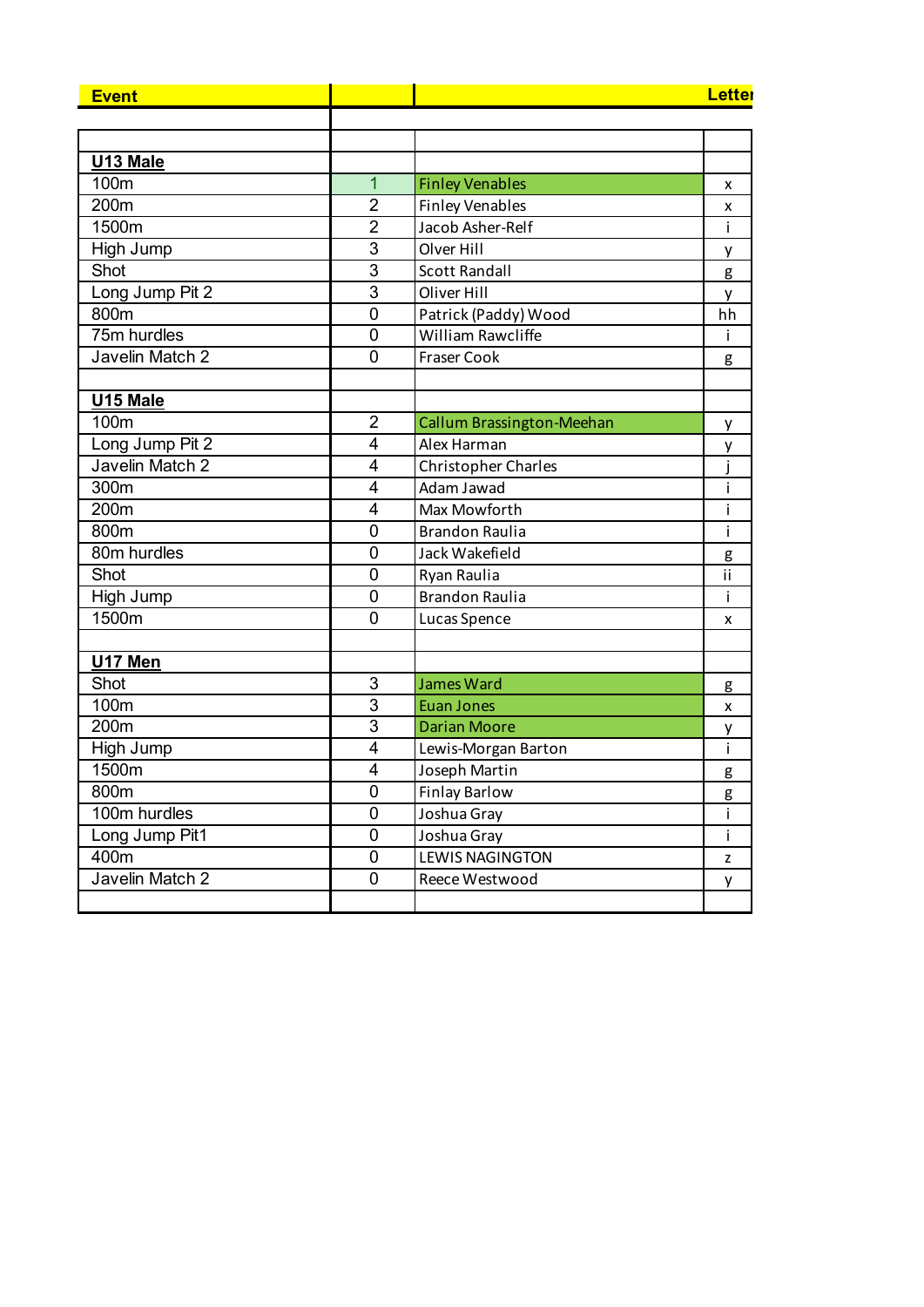| enue/ |
|-------|
|-------|

| <b>Club</b>         | <b>Time</b> | <b>Time (sec)</b><br><b>Dist (Mtr)</b> | <b>Time</b><br><b>Mtr</b> | <b>Grade</b> | %       |
|---------------------|-------------|----------------------------------------|---------------------------|--------------|---------|
|                     |             |                                        |                           |              |         |
|                     |             |                                        |                           |              |         |
|                     |             |                                        |                           |              |         |
| Wreake&Soar Valley  |             | 14                                     | Sec                       | 14.10        |         |
| Wreake&Soar Valley  |             | 29.30                                  | Sec                       | 29.50        |         |
| Halesowen           |             | 19.89                                  | Mtr                       | 19.10        |         |
| Banbury             |             | 13.20                                  | Sec                       | 13.30        |         |
| <b>Royal Sutton</b> | 5.02.8      | 302.80                                 | Sec                       | 275.00       | $-10%$  |
| Kettering           | 2.30.6      | 150.60                                 | Sec                       | 112.90       | $-33%$  |
| Newcastle           |             | 1.21                                   | Mtr                       | 1.25         | $-3%$   |
| Kettering           |             | 3.4                                    | Mtr                       | 3.95         | $-14%$  |
| Banbury             |             | 6.08                                   | Mtr                       | 6.55         | $-7%$   |
|                     |             |                                        |                           |              |         |
|                     |             |                                        |                           |              |         |
| Kettering           |             | 12.70                                  | Sec                       | 12.70        |         |
| Kettering           |             | 26.50                                  | Sec                       | 26.70        |         |
| Wreake&Soar Valley  | 5.00.8      | 300.80                                 | Sec                       | 302.50       |         |
| Banbury             |             | 12.50                                  | Sec                       | 12.60        |         |
| Worcester           | 2.23.3      | 143.30                                 | Sec                       | 145.50       |         |
| Banbury             |             | 1.45                                   | Mtr                       | 1.41         |         |
| Banbury             |             | 44.40                                  | Sec                       | 45.70        |         |
| Banbury             |             | 25.22                                  | Mtr                       | 22.50        | 12%     |
| <b>Royal Sutton</b> |             | 8.45                                   | Mtr                       | 7.95         |         |
| Halesowen           |             | 4.21                                   | Mtr                       | 4.48         | $-6%$   |
|                     |             |                                        |                           |              |         |
| Halesowen           |             | 2.5                                    | Sec                       | 11.8         | 79%     |
| Halesowen           |             | 12.52                                  | Mtr                       | 12.2         |         |
| Halesowen           |             | 5.90                                   | Mtr                       | 5.45         |         |
| Royal Sutton        |             | 37.49                                  | Mtr                       | 36.35        |         |
| Worcester           |             | 25.6                                   | Sec                       | 25.9         |         |
| Wreake&Soar Valley  | 5.02.2      | 302.2                                  | Sec                       | 304.3        |         |
| Royal Sutton        | 2.25.6      | 145.6                                  | Sec                       | 146          |         |
| Wreake&Soar Valley  |             | 43.2                                   | Sec                       | 44.3         |         |
| Kidder & Stourport  |             | 13.2                                   | Sec                       | 13.1         |         |
| #N/A                |             | 0                                      | Mtr                       | 23.50        | $-100%$ |
|                     |             | 1.45                                   | Mtr                       | 1.50         | $-3%$   |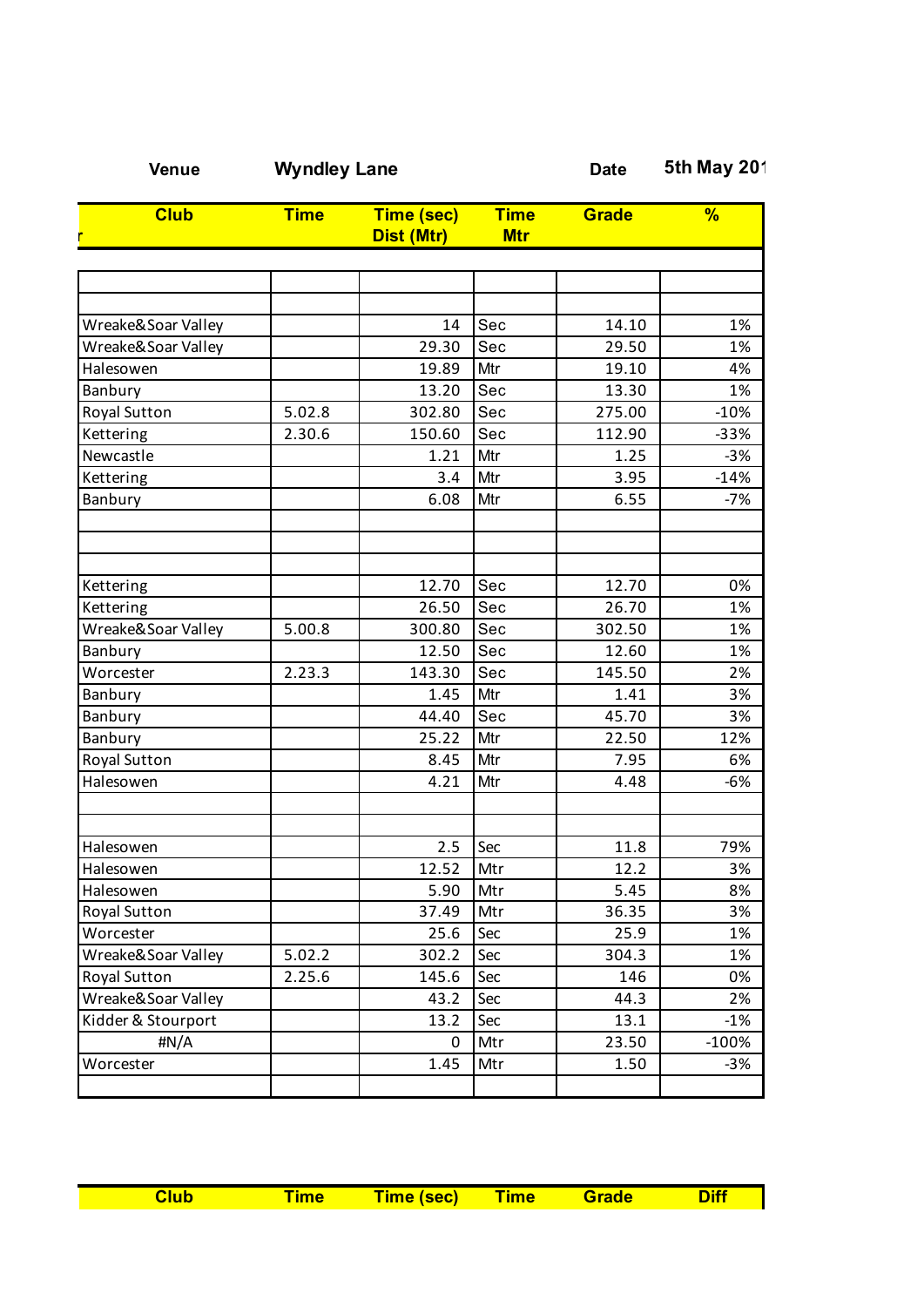|                     |        | <b>Dist (Mtr)</b> | <b>Mtr</b> |        |        |
|---------------------|--------|-------------------|------------|--------|--------|
|                     |        |                   |            |        |        |
|                     |        |                   |            |        |        |
| Wreake&Soar Valley  |        | 12.70             | Sec        | 13.00  |        |
| Wreake&Soar Valley  |        | 26.90             | Sec        | 27.40  |        |
| Kettering           | 4.53.2 | 293.20            | Sec        | 295.00 |        |
| Worcester           |        | 1.35              | Mtr        | 1.35   |        |
| Royal Sutton        |        | 8.07              | Mtr        | 7.95   |        |
| Worcester           |        | 4.43              | Mtr        | 4.40   |        |
| Halesowen           | 2.41.1 | 161.10            | Sec        | 154.00 |        |
| Kettering           |        | 15.90             | Sec        | 15.30  |        |
| <b>Royal Sutton</b> |        | 17.16             | Mtr        | 21.30  | $-19%$ |
|                     |        |                   |            |        |        |
| Worcester           |        | 11.80             | Sec        | 11.90  |        |
| Worcester           |        | 5.09              | Mtr        | 5.00   |        |
| Banbury             |        | 36.63             | Mtr        | 32.60  | 12%    |
| Kettering           |        | 41.60             | Sec        | 42.10  |        |
| Kettering           |        | 24.90             | Sec        | 25.60  |        |
| Kettering           | 2.19.4 | 139.40            | Sec        | 138.00 |        |
| <b>Royal Sutton</b> |        | 17.20             | Sec        | 13.40  | $-28%$ |
| Kettering           |        | 8.00              | Mtr        | 10.10  | $-21%$ |
| Kettering           |        | 1.45              | Mtr        | 1.55   |        |
| Wreake&Soar Valley  | 4.50.1 | 290.10            | Sec        | 286.50 |        |
|                     |        |                   |            |        |        |
| Royal Sutton        |        | 11.80             | Mtr        | 11.80  |        |
| Wreake&Soar Valley  |        | 11.40             | Sec        | 11.50  |        |
| Worcester           |        | 23.10             | Sec        | 23.40  |        |
| Kettering           |        | 1.73              | Mtr        | 1.70   |        |
| <b>Royal Sutton</b> | 4.18.9 | 258.90            | Sec        | 267.00 |        |
| Royal Sutton        | 2.07.7 | 127.70            | Sec        | 127.00 |        |
| Kettering           |        | 15.90             | Sec        | 15.40  |        |
| Kettering           |        | 5.31              | Mtr        | 5.60   |        |
| Newcastle           |        | 55.40             | Sec        | 54.50  |        |
| Worcester           |        | 38.81             | Mtr        | 38.85  |        |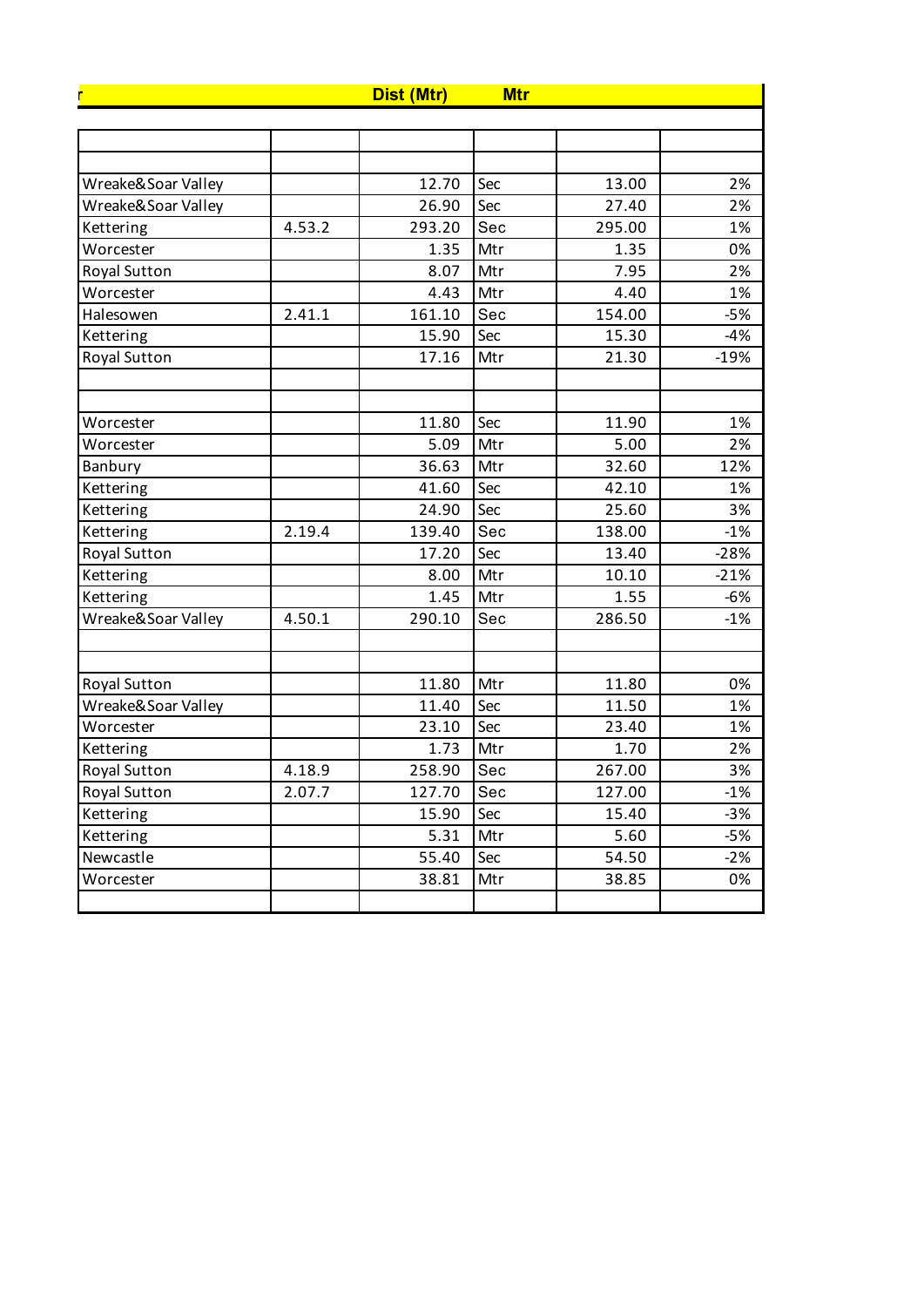|                         | Grade          |                         |        |  |  |  |  |
|-------------------------|----------------|-------------------------|--------|--|--|--|--|
| $\overline{\mathbf{1}}$ | $\overline{2}$ | $\overline{\mathbf{3}}$ | 4      |  |  |  |  |
|                         |                |                         |        |  |  |  |  |
|                         |                |                         |        |  |  |  |  |
|                         |                |                         |        |  |  |  |  |
| 13.6                    | 13.8           | 14.1                    | 14.5   |  |  |  |  |
| 28.40                   | 28.90          | 29.50                   | 30.60  |  |  |  |  |
| 24.75                   | 21.85          | 19.10                   | 15.20  |  |  |  |  |
| 11.90                   | 12.20          | 12.50                   | 13.30  |  |  |  |  |
| 245.00                  | 252.00         | 262.00                  | 275.00 |  |  |  |  |
| 106.50                  | 107.60         | 110.20                  | 112.90 |  |  |  |  |
| 1.40                    | 1.35           | 1.30                    | 1.25   |  |  |  |  |
| 4.50                    | 4.35           | 4.20                    | 3.95   |  |  |  |  |
| 8.45                    | 7.90           | 7.25                    | 6.55   |  |  |  |  |
|                         |                |                         |        |  |  |  |  |
|                         |                |                         |        |  |  |  |  |
|                         |                |                         |        |  |  |  |  |
| 12.7                    | 12.9           | 13.2                    | 13.5   |  |  |  |  |
| 26.3                    | 26.7           | 27.2                    | 27.2   |  |  |  |  |
| 289.5                   | 296            | 302.5                   | 315    |  |  |  |  |
| 11.9                    | 12.2           | 12.6                    | 13.4   |  |  |  |  |
| 139.9                   | 142.5          | 145.5                   | 150.6  |  |  |  |  |
| 1.57                    | 1.54           | 1.49                    | 1.41   |  |  |  |  |
| 42.7                    | 43.3           | 44.3                    | 45.7   |  |  |  |  |
| 32.85                   | 29.9           | 26.75                   | 22.5   |  |  |  |  |
| 10.15                   | 9.5            | 8.85                    | 7.95   |  |  |  |  |
| 5.05                    | 4.90           | 4.70                    | 4.48   |  |  |  |  |
|                         |                |                         |        |  |  |  |  |
|                         |                |                         |        |  |  |  |  |
| 11.8                    | 12.1           | 12.5                    | 13.1   |  |  |  |  |
| 12.2                    | 11.3           | 10.3                    | 9.15   |  |  |  |  |
| $5.45$                  | 5.30           | 5.10                    | 4.75   |  |  |  |  |
| 39.5                    | 36.35          | 33.05                   | 28.4   |  |  |  |  |
| 25.5                    | 25.9           | 26.4                    | 27.0   |  |  |  |  |
| 278.0                   | 284.0          | 292.3                   | 304.3  |  |  |  |  |
| 134.5                   | 137.5          | 140.5                   | 146.0  |  |  |  |  |
| 40.9                    | 41.9           | 42.9                    | 44.3   |  |  |  |  |
| 12.3                    | 12.6           | 12.8                    | 13.1   |  |  |  |  |
| 36.00                   | 31.75          | 27.90                   | 23.50  |  |  |  |  |
| 1.65                    | 1.60           | 1.55                    | 1.50   |  |  |  |  |
|                         |                |                         |        |  |  |  |  |

**5th May 2018**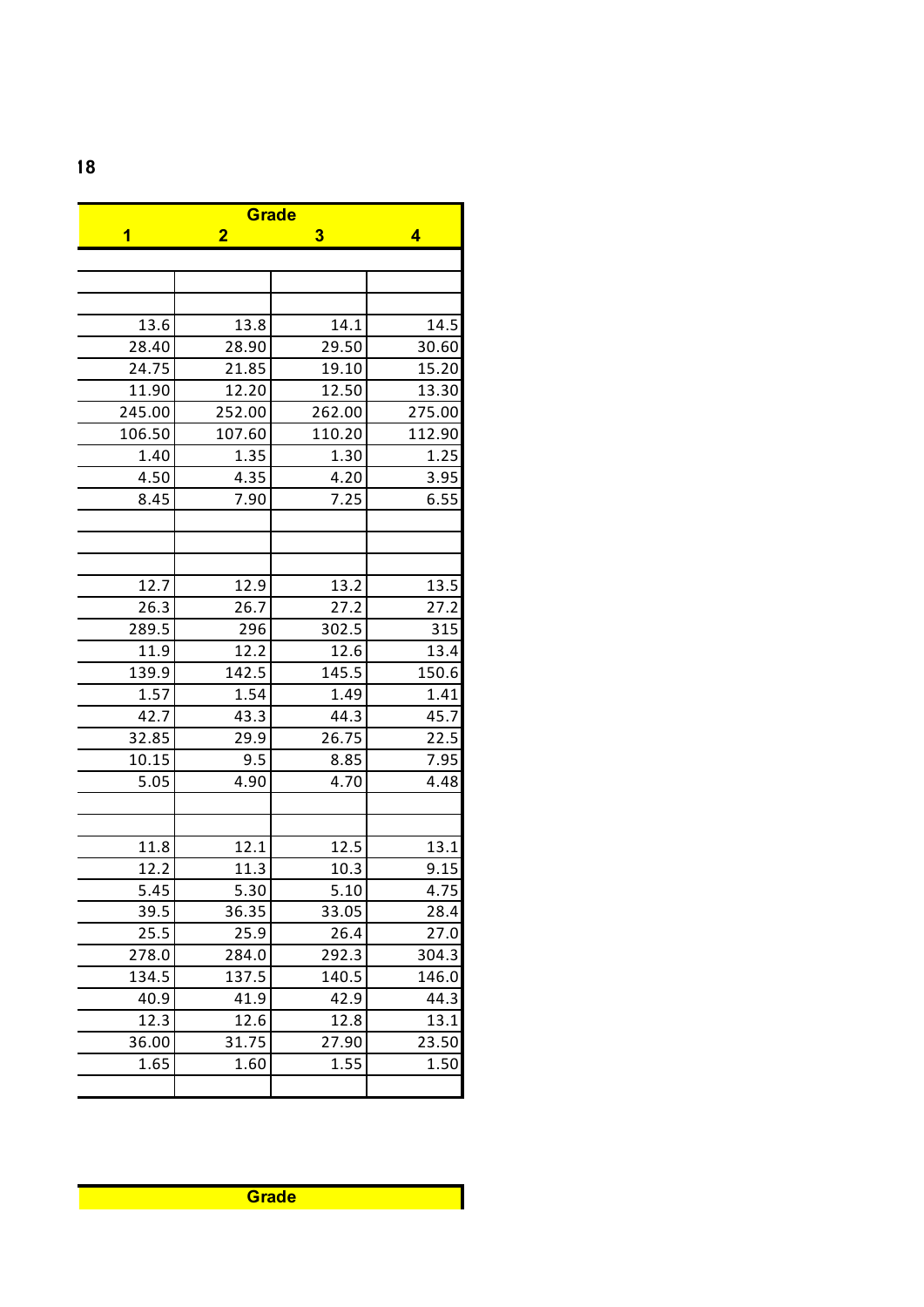| 1     | $\overline{2}$ |       | $\overline{\mathbf{4}}$ |  |
|-------|----------------|-------|-------------------------|--|
|       |                |       |                         |  |
|       |                |       |                         |  |
|       |                |       |                         |  |
| 13    | 13.2           | 13.5  | 13.9                    |  |
| 26.8  | 27.4           | 28.1  | 29.1                    |  |
| 290.0 | 295.0          | 303.0 | 315.0                   |  |
| 1.47  | 1.41           | 1.35  | 1.30                    |  |
| 9.25  | 8.55           | 7.95  | 7.05                    |  |
| 4.75  | 4.55           | 4.40  | 4.15                    |  |
| 142.5 | 144.5          | 147.5 | 154.0                   |  |
| 12.9  | 13.3           | 14.2  | 15.3                    |  |
| 31.15 | 29.00          | 26.10 | 21.30                   |  |
|       |                |       |                         |  |
|       |                |       |                         |  |
| 11.7  | 11.9           | 12.1  | 12.5                    |  |
| 5.75  | 5.55           | 5.30  | 5.00                    |  |
| 44.35 | 40.85          | 37.25 | 32.60                   |  |
| 38.7  | 39.4           | 40.5  | 42.1                    |  |
| 24    | 24.3           | 24.8  | 25.6                    |  |
| 126.5 | 130.0          | 133.0 | 138.0                   |  |
| 11.9  | 12.2           | 12.7  | 13.4                    |  |
| 12.45 | 11.80          | 11.10 | 10.10                   |  |
| 1.72  | 1.67           | 1.60  | 1.55                    |  |
| 161.5 | 167.5          | 276.0 | 286.5                   |  |
|       |                |       |                         |  |
|       |                |       |                         |  |
| 13.4  | 12.55          | 11.8  | 10.7                    |  |
| 11.2  | 11.3           | 11.5  | 11.8                    |  |
| 22.6  | 23.0           | 23.4  | 24.1                    |  |
| 1.90  | 1.85           | 1.78  | 1.70                    |  |
| 246.5 | 252            | 257.5 | 267                     |  |
| 118.2 | 120            | 123   | 127                     |  |
| 13.8  | 14.1           | 14.6  | 15.4                    |  |
| 6.35  | 6.15           | 5.95  | 5.6                     |  |
| 51.2  | 51.9           | 52.9  | 54.5                    |  |
| 50.75 | 47.9           | 43.85 | 38.85                   |  |
|       |                |       |                         |  |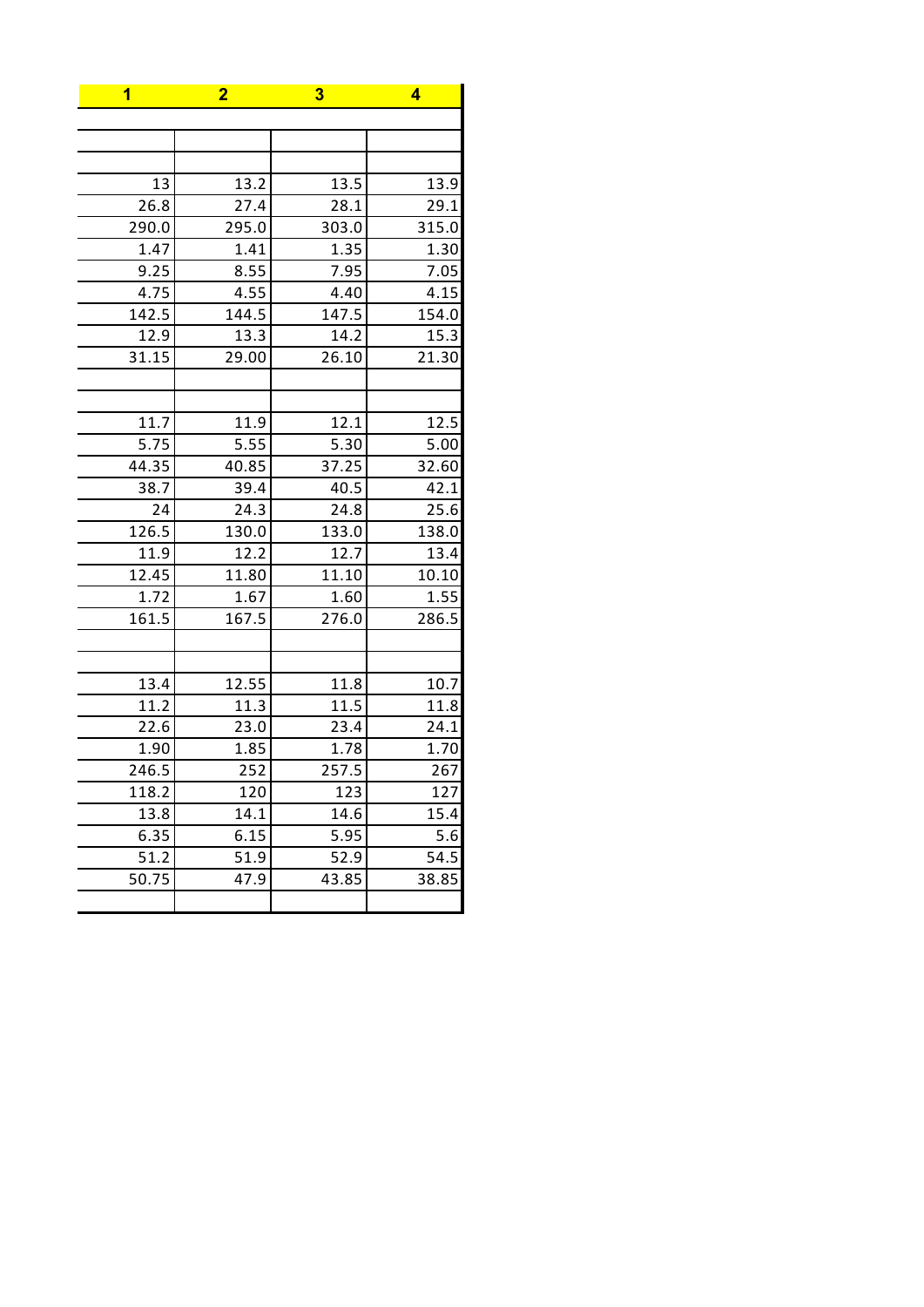**Division 3**

|                       | <b>Grade</b>   | <b>Name</b>           | <b>Club</b>   |
|-----------------------|----------------|-----------------------|---------------|
| <b>Event</b>          |                |                       | <b>Letter</b> |
|                       |                |                       |               |
|                       |                |                       |               |
| <b>U13 Female</b>     |                |                       |               |
| High Jump             | 3              | Monique James-Thomas  | S             |
| Shot                  | 3              | Monique James-Thomas  | S             |
| 70m hurdles           | $\overline{4}$ | <b>Eve Godsal</b>     | S             |
| 200 <sub>m</sub>      | $\overline{4}$ | Lottie McClaren       | F             |
| 1500m                 | $\mathbf 0$    | Poppy Adkin           | Q             |
| 800m                  | 0              | Lottie McClaren       | F             |
| 100m                  | $\mathbf 0$    | Isla Bohannon         | P             |
| Long Jump Pit 1       | 0              | Tavia Jamieson-Blunt  | QQ            |
| Javelin Match 2       | 0              | Ashton Adcock         | F             |
|                       |                |                       |               |
|                       |                |                       |               |
| <b>U15 Female</b>     |                |                       |               |
| 800m                  | $\overline{2}$ | <b>MADELINE MAYES</b> | O             |
| Javelin Match 2       | 3              | Amy Cook              | F             |
| Shot                  | $\overline{3}$ | Amber Parker          | P             |
| 1500m                 | $\overline{4}$ | <b>IMOGEN DEE</b>     | O             |
| 75m hurdles           | 4              | Niamh Kilgallen       | F             |
| High Jump             | 4              | Niamh Kilgallen       | F             |
| Long Jump Pit 2       | 4              | <b>Beth Ostick</b>    | F             |
| 300m                  | 4              | Hannah Smith          | T             |
| 100m                  | 0              | <b>ZOE PAYNE</b>      | O             |
| 200m                  | 0              | <b>ANNIE DUDIN</b>    | O             |
|                       |                |                       |               |
| U17 F/Women           |                |                       |               |
| 1500m                 | $\mathbf 0$    | Hannah Ord            | Q             |
| Javelin (U17) Match 2 | 0              | Hannah Evans          | F             |
| 80m hurdles (U17)     | 0              | Eilidh Maclean        | T             |
| 800m                  | 0              | Lizzie Clapp          | $\mathsf T$   |
| Shot (U17)            | 0              | <b>TANIA BIZABAMI</b> | O             |
| 100m                  | 0              | <b>Emily Buckler</b>  | Q             |
| 300m                  | 0              | Eilidh Maclean        | T             |
| High Jump             | 0              | <b>MIA WHEELER</b>    | O             |
| 200m                  | 0              | <b>ASHLYN SCOTT</b>   | O             |
| Long Jump Pit1        | 0              | ASHLYN SCOTT          | O             |
|                       |                |                       |               |

|              | Grade | <b>Name</b> | <b>Club</b> |
|--------------|-------|-------------|-------------|
| <b>Event</b> |       |             | .etteı      |
|              |       |             |             |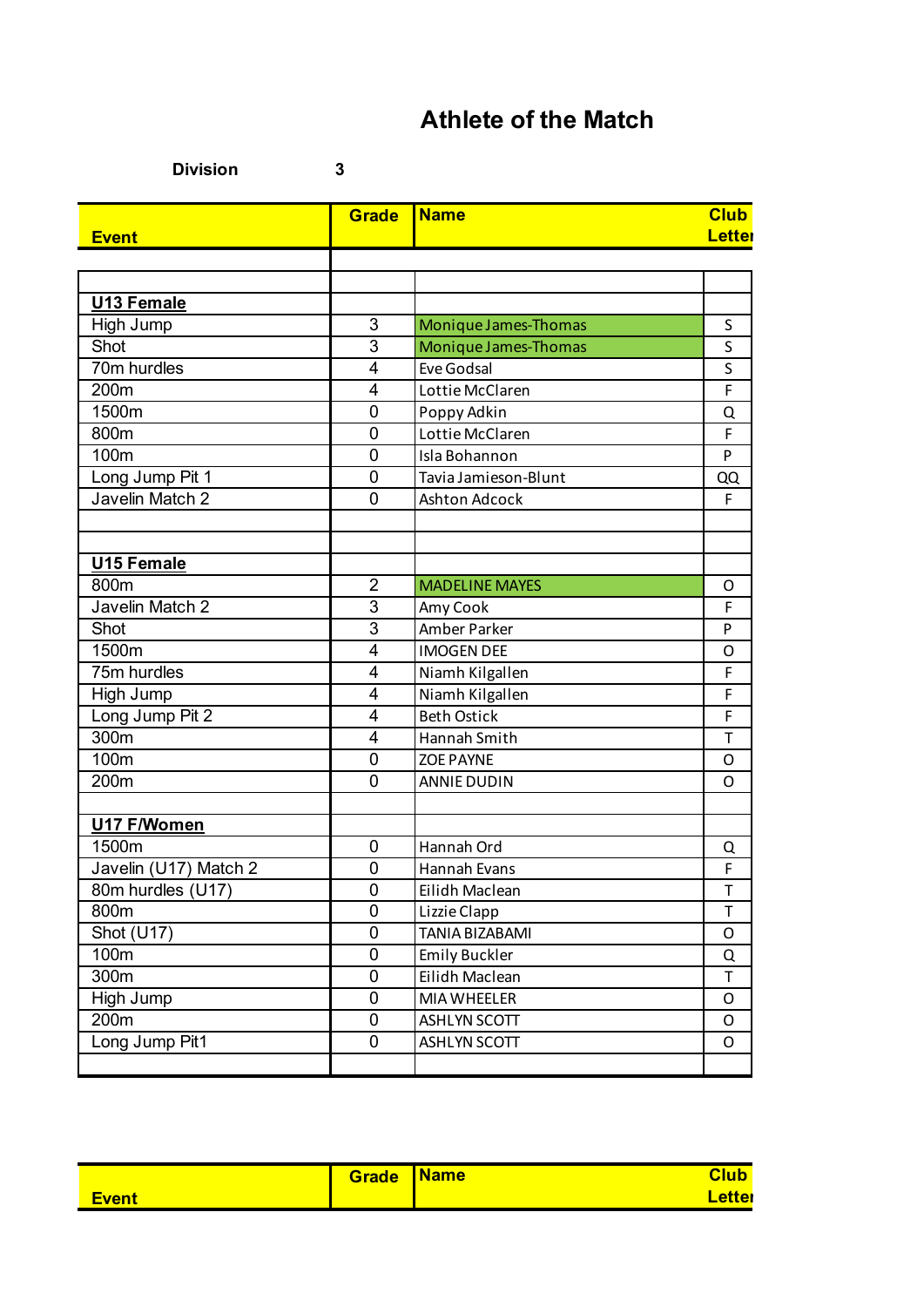| U13 Male |  |  |
|----------|--|--|

| 100m             | $\overline{1}$          | <b>FABIAN POWELL</b>     | O            |
|------------------|-------------------------|--------------------------|--------------|
| Long Jump Pit 2  | $\overline{2}$          | <b>FABIAN POWELL</b>     | O            |
| 200 <sub>m</sub> | $\overline{3}$          | <b>FABIAN POWELL</b>     | O            |
| 75m hurdles      | $\overline{3}$          | Zac Humphries            | S            |
| Shot             | $\overline{4}$          | <b>Gerrard Pami</b>      | Q            |
| 800m             | $\overline{4}$          | <b>Hal Eastwood</b>      | T            |
| Javelin Match 2  | $\overline{4}$          | Jacob Gough              | P            |
| 1500m            | $\overline{4}$          | Luca Bradley             | F            |
| High Jump        | $\overline{0}$          | <b>SAMMY LOK</b>         | O            |
|                  |                         |                          |              |
| U15 Male         |                         |                          |              |
| Long Jump Pit 2  | $\overline{0}$          | <b>Edward Jolliffe</b>   | P            |
| 800m             | $\mathbf 0$             | Samuel Wright            | Q            |
| 80m hurdles      | $\overline{0}$          | Marcus Wright            | Q            |
| Shot             | $\overline{0}$          | <b>Ben Groves</b>        | PP           |
| Javelin Match 2  | $\overline{0}$          | <b>Michael Cadle</b>     | P            |
| 100m             | $\mathbf 0$             | Lucas Dixon              | Q            |
| High Jump        | $\overline{0}$          | <b>Ben Groves</b>        | P            |
| 300m             | $\overline{0}$          | <b>Ben Edwards</b>       | F            |
| 200m             | $\overline{0}$          | Lucas Dixon              | Q            |
| 1500m            | $\overline{0}$          | <b>Ben Edwards</b>       | F            |
|                  |                         |                          |              |
| U17 Men          |                         |                          |              |
| High Jump        | $\overline{3}$          | Daniel Kosmaczewski      | Q            |
| Long Jump Pit1   | $\overline{\mathbf{4}}$ | Cephas Eromosele         | QQ           |
| 100m             | $\overline{4}$          | <b>RHYS CROMBLEHOLME</b> | O            |
| 400m             | $\overline{4}$          | Joshua Hale              | S            |
| Shot             | $\overline{0}$          | John Tughan              | $\mathsf{T}$ |
| 800m             | $\overline{0}$          | <b>Tom Gibbons</b>       | Q            |
| 100m hurdles     | $\overline{0}$          | Joshua Saunders          | $\Omega$     |
| Javelin Match 2  | $\overline{0}$          | Cephas Eromosele         | Q            |
| 200m             | $\overline{0}$          | <b>DYLAN PEARSON</b>     | O            |
| 1500m            | $\overline{0}$          | John Tughan              | T            |
|                  |                         |                          |              |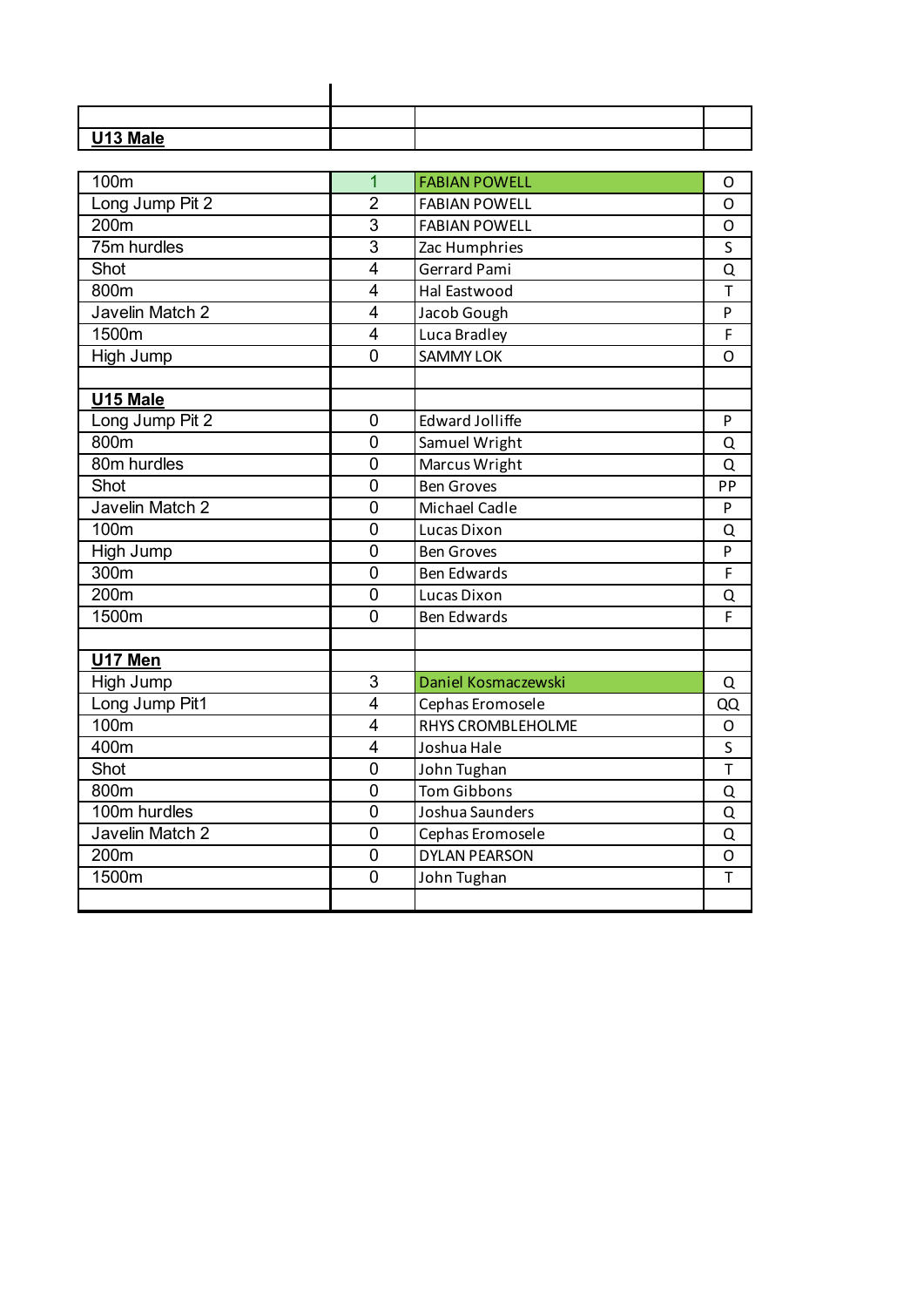| <b>Venue</b>    | <b>Saffron Lane</b> |                                        |                           |              | <b>Date</b> | 5th May 2018   |  |
|-----------------|---------------------|----------------------------------------|---------------------------|--------------|-------------|----------------|--|
| <b>Club</b>     | <b>Time</b>         | <b>Time (sec)</b><br><b>Dist (Mtr)</b> | <b>Time</b><br><b>Mtr</b> | <b>Grade</b> | %           | $\overline{1}$ |  |
|                 |                     |                                        |                           |              |             |                |  |
|                 |                     |                                        |                           |              |             |                |  |
| <b>BRAT</b>     |                     | 1.33                                   | Mtr                       | 1.30         | 2%          | 1.40           |  |
| <b>BRAT</b>     |                     | 7.77                                   | Mtr                       | 7.25         | 7%          | 8.45           |  |
| <b>BRAT</b>     |                     | 12.60                                  | Sec                       | 13.30        | 5%          | 11.90          |  |
| Tamworth        |                     | 29.90                                  | Sec                       | 30.60        | 2%          | 28.40          |  |
| Saffron AC      | 5.17.1              | 317.10                                 | Sec                       | 275.00       | $-15%$      | 245.00         |  |
| Tamworth        | 2.33.3              | 153.30                                 | Sec                       | 112.90       | $-36%$      | 106.50         |  |
| Bicester        |                     | 14.7                                   | Sec                       | 14.50        | $-1%$       | 13.6           |  |
| Saffron AC      |                     | 3.82                                   | Mtr                       | 3.95         | $-3%$       | 4.50           |  |
| Tamworth        |                     | 15.02                                  | Mtr                       | 15.20        | $-1%$       | 24.75          |  |
|                 |                     |                                        |                           |              |             |                |  |
|                 |                     |                                        |                           |              |             |                |  |
| Corby           | 2.21.6              | 141.60                                 | Sec                       | 142.50       | 1%          | 139.9          |  |
| Tamworth        |                     | 28.25                                  | Mtr                       | 26.75        | 6%          | 32.85          |  |
| <b>Bicester</b> |                     | 9.06                                   | Mtr                       | 8.85         | 2%          | 10.15          |  |
| Corby           | 5.06.8              | 306.80                                 | Sec                       | 315.00       | 3%          | 289.5          |  |
| Tamworth        |                     | 12.70                                  | Sec                       | 13.40        | 5%          | 11.9           |  |
| Tamworth        |                     | 1.48                                   | Mtr                       | 1.41         | 5%          | 1.57           |  |
| Tamworth        |                     | 4.51                                   | Mtr                       | 4.48         | 1%          | 5.05           |  |
| Harborough      |                     | 44.80                                  | Sec                       | 45.70        | 2%          | 42.7           |  |
| Corby           |                     | 13.70                                  | Sec                       | 13.50        | $-1%$       | 12.7           |  |
| Corby           |                     | 28.00                                  | Sec                       | 27.20        | $-3%$       | 26.3           |  |
|                 |                     |                                        |                           |              |             |                |  |
| Saffron AC      | 5.12.5              | 312.5                                  | Sec                       | 304.3        | $-3%$       | 278.0          |  |
| Tamworth        |                     | 14.75                                  | Mtr                       | 28.4         | $-48%$      | 39.5           |  |
| Harborough      |                     | 16.5                                   | Sec                       | 13.1         | $-26%$      | 11.8           |  |
| Harborough      | 2.33.9              | 153.9                                  | Sec                       | 146          | $-5%$       | 134.5          |  |
| Corby           |                     | 7.77                                   | Mtr                       | 9.15         | $-15%$      | 12.2           |  |
| Saffron AC      |                     | 13.7                                   | Sec                       | 13.1         | $-5%$       | 12.3           |  |
| Harborough      |                     | 46.4                                   | Sec                       | 44.3         | $-5%$       | 40.9           |  |
|                 |                     | 1.30                                   | Mtr                       | 1.50         | $-13%$      | 1.65           |  |
| Corby           |                     |                                        |                           |              |             | 25.5           |  |
| Corby           |                     | 27.8                                   | Sec                       | 27           | $-3%$       |                |  |
| Corby           |                     | 4.56                                   | Mtr                       | 4.75         | $-4%$       | 5.45           |  |

| Clut | <b>Time</b> | <b>Time (sec)</b> | Time | <b>Grade</b> | <b>Diff</b> |  |
|------|-------------|-------------------|------|--------------|-------------|--|
|      |             | <b>Dist (Mtr)</b> |      |              |             |  |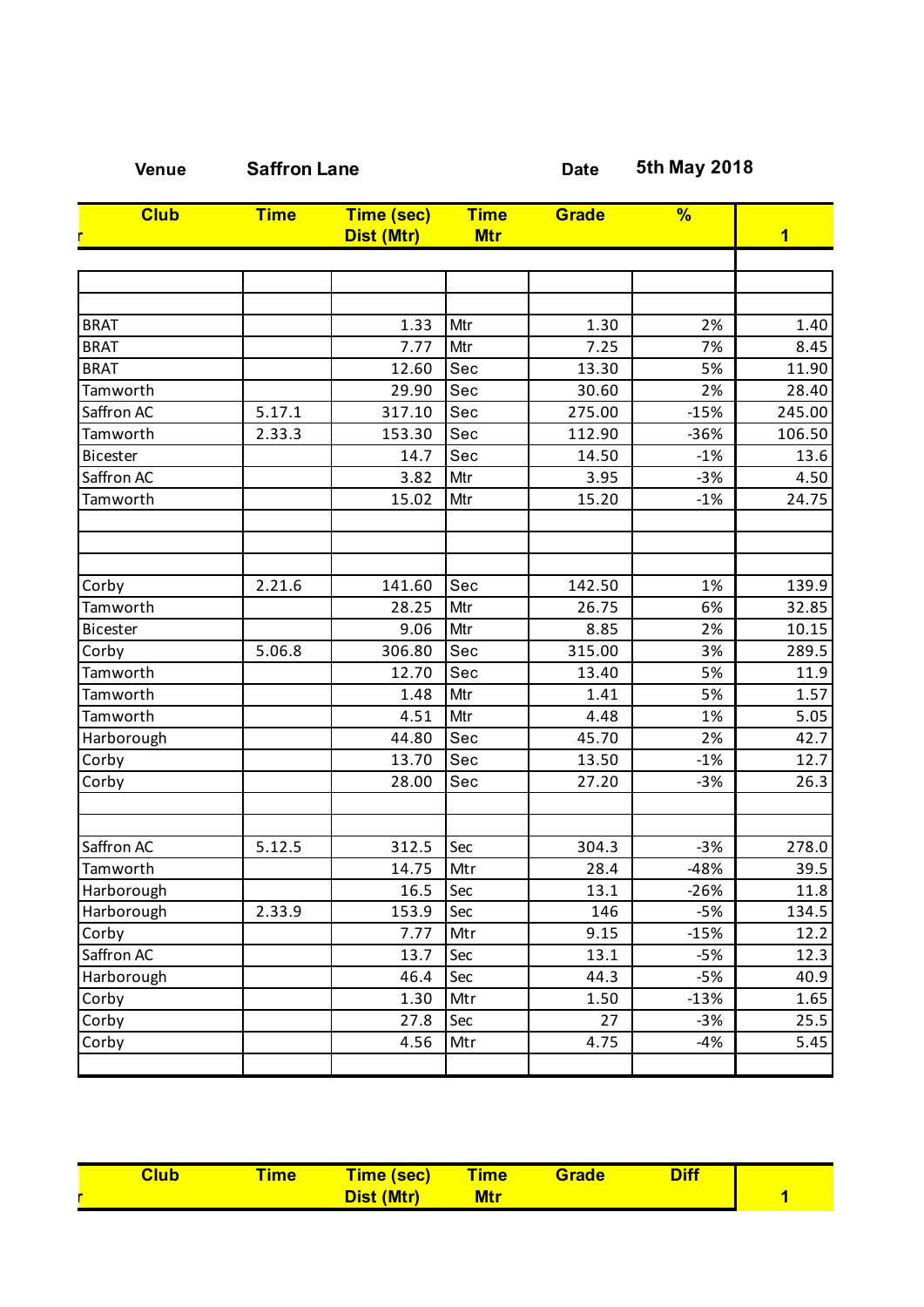| Corby       |        | 13.00  | Sec | 13.00  | 0%    | 13    |
|-------------|--------|--------|-----|--------|-------|-------|
| Corby       |        | 4.72   | Mtr | 4.55   | 4%    | 4.75  |
| Corby       |        | 27.80  | Sec | 28.10  | 1%    | 26.8  |
| <b>BRAT</b> |        | 13.40  | Sec | 14.20  | 6%    | 12.9  |
| Saffron AC  |        | 7.81   | Mtr | 7.05   | 11%   | 9.25  |
| Harborough  | 2.33.0 | 153.00 | Sec | 154.00 | 1%    | 142.5 |
| Bicester    |        | 22.90  | Mtr | 21.30  | 8%    | 31.15 |
| Tamworth    | 5.13.8 | 313.80 | Sec | 315.00 | 0%    | 290.0 |
| Corby       |        | 1.25   | Mtr | 1.30   | $-4%$ | 1.47  |
|             |        |        |     |        |       |       |
|             |        |        |     |        |       |       |

| <b>Bicester</b> |        | 4.90   | Mtr | 5.00   | $-2%$  | 5.75  |
|-----------------|--------|--------|-----|--------|--------|-------|
| Saffron AC      | 2.30.9 | 150.90 | Sec | 138.00 | $-9%$  | 126.5 |
| Saffron AC      |        | 13.90  | Sec | 13.40  | $-4%$  | 11.9  |
| <b>Bicester</b> |        | 6.93   | Mtr | 10.10  | $-31%$ | 12.45 |
| <b>Bicester</b> |        | 19.74  | Mtr | 32.60  | $-39%$ | 44.35 |
| Saffron AC      |        | 13.10  | Sec | 12.50  | $-5%$  | 11.7  |
| Bicester        |        | 1.40   | Mtr | 1.55   | $-10%$ | 1.72  |
| Tamworth        |        | 46.60  | Sec | 42.10  | $-11%$ | 38.7  |
| Saffron AC      |        | 26.70  | Sec | 25.60  | $-4%$  | 24    |
| Tamworth        | 4.52.1 | 292.10 | Sec | 286.50 | $-2%$  | 161.5 |
|                 |        |        |     |        |        |       |
|                 |        |        |     |        |        |       |
| Saffron AC      |        | 1.78   | Mtr | 1.78   | 0%     | 1.90  |
| Saffron AC      |        | 5.61   | Mtr | 5.60   | 0%     | 6.35  |
| Corby           |        | 11.80  | Sec | 11.80  | 0%     | 11.2  |
| <b>BRAT</b>     |        | 53.90  | Sec | 54.50  | 1%     | 51.2  |
| Harborough      |        | 7.85   | Mtr | 10.70  | $-27%$ | 13.4  |
| Saffron AC      | 2.56.5 | 176.50 | Sec | 127.00 | $-39%$ | 118.2 |
| Saffron AC      |        | 16.90  | Sec | 15.40  | $-10%$ | 13.8  |
| Saffron AC      |        | 21.72  | Mtr | 38.85  | $-44%$ | 50.75 |
| Corby           |        | 24.40  | Sec | 24.10  | $-1%$  | 22.6  |
| Harborough      | 4.41.0 | 281.00 | Sec | 267.00 | $-5%$  | 246.5 |
|                 |        |        |     |        |        |       |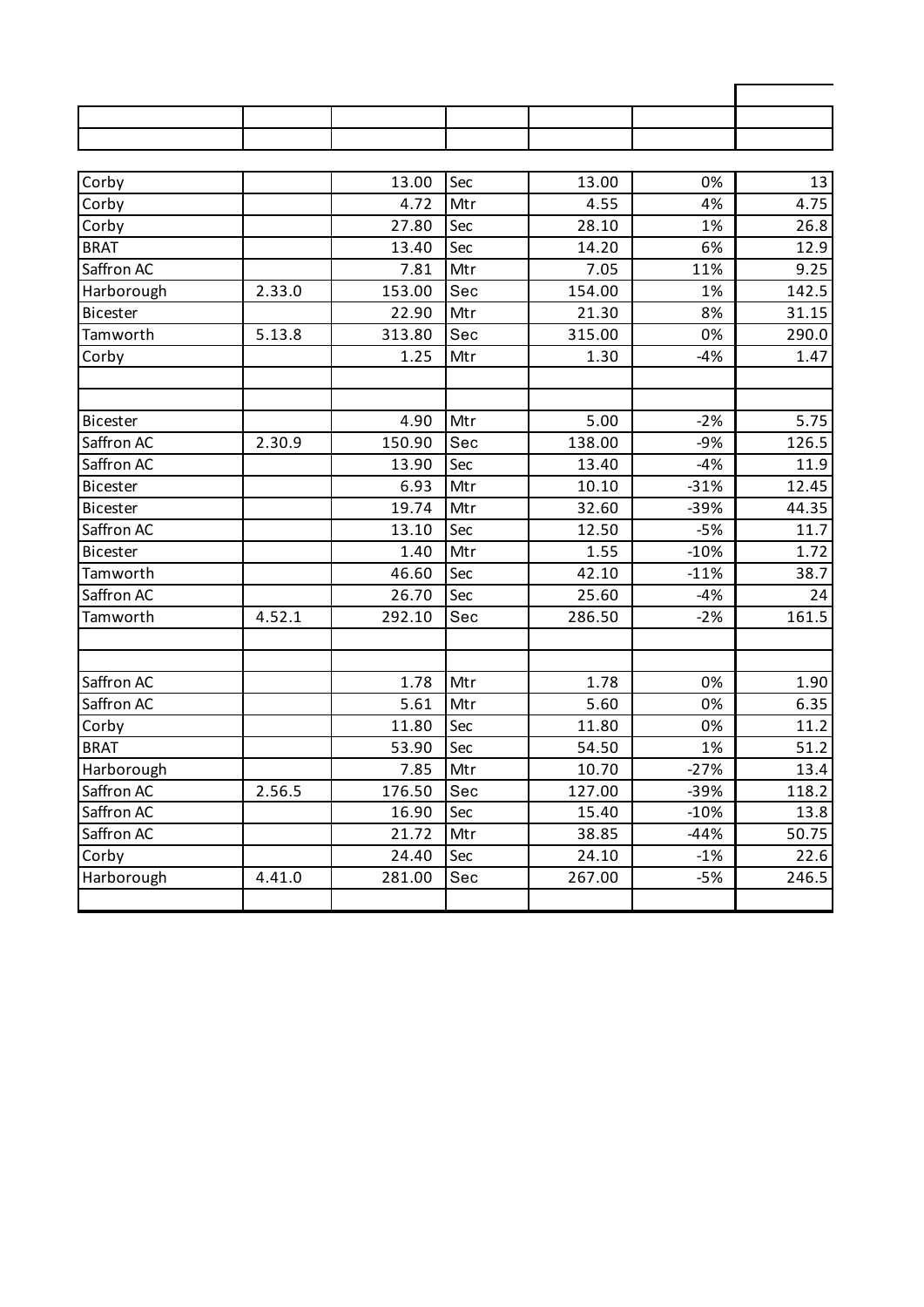| Grade                   |                   |        |  |  |  |
|-------------------------|-------------------|--------|--|--|--|
| $\overline{\mathbf{2}}$ | 3                 | 4      |  |  |  |
|                         |                   |        |  |  |  |
|                         |                   |        |  |  |  |
|                         |                   |        |  |  |  |
| 1.35                    | 1.30              | 1.25   |  |  |  |
| 7.90                    | 7.25              | 6.55   |  |  |  |
| 12.20                   | 12.50             | 13.30  |  |  |  |
| 28.90                   | 29.50             | 30.60  |  |  |  |
| 252.00                  | 262.00            | 275.00 |  |  |  |
| 107.60                  | 110.20            | 112.90 |  |  |  |
| 13.8                    | 14.1              | 14.5   |  |  |  |
| $\overline{4.35}$       | 4.20              | 3.95   |  |  |  |
| 21.85                   | 19.10             | 15.20  |  |  |  |
|                         |                   |        |  |  |  |
|                         |                   |        |  |  |  |
|                         |                   |        |  |  |  |
| 142.5                   | 145.5             | 150.6  |  |  |  |
| 29.9                    | 26.75             | 22.5   |  |  |  |
| 9.5                     | 8.85              | 7.95   |  |  |  |
| 296                     | 302.5             | 315    |  |  |  |
| 12.2                    | 12.6              | 13.4   |  |  |  |
| 1.54                    | 1.49              | 1.41   |  |  |  |
| 4.90                    | 4.70              | 4.48   |  |  |  |
| 43.3                    | 44.3              | 45.7   |  |  |  |
| 12.9                    | 13.2              | 13.5   |  |  |  |
| 26.7                    | 27.2              | 27.2   |  |  |  |
|                         |                   |        |  |  |  |
|                         |                   |        |  |  |  |
| 284.0                   | 292.3             | 304.3  |  |  |  |
| 36.35                   | 33.05             | 28.4   |  |  |  |
| 12.1                    | 12.5              | 13.1   |  |  |  |
| 137.5                   | 140.5             | 146.0  |  |  |  |
| 11.3                    | 10.3              | 9.15   |  |  |  |
| 12.6                    | 12.8              | 13.1   |  |  |  |
| 41.9                    | 42.9              | 44.3   |  |  |  |
| 1.60                    | $\overline{1.55}$ | 1.50   |  |  |  |
| 25.9                    | 26.4              | 27.0   |  |  |  |
| 5.30                    | 5.10              | 4.75   |  |  |  |
|                         |                   |        |  |  |  |

| <b>Grade</b> |  |
|--------------|--|
|              |  |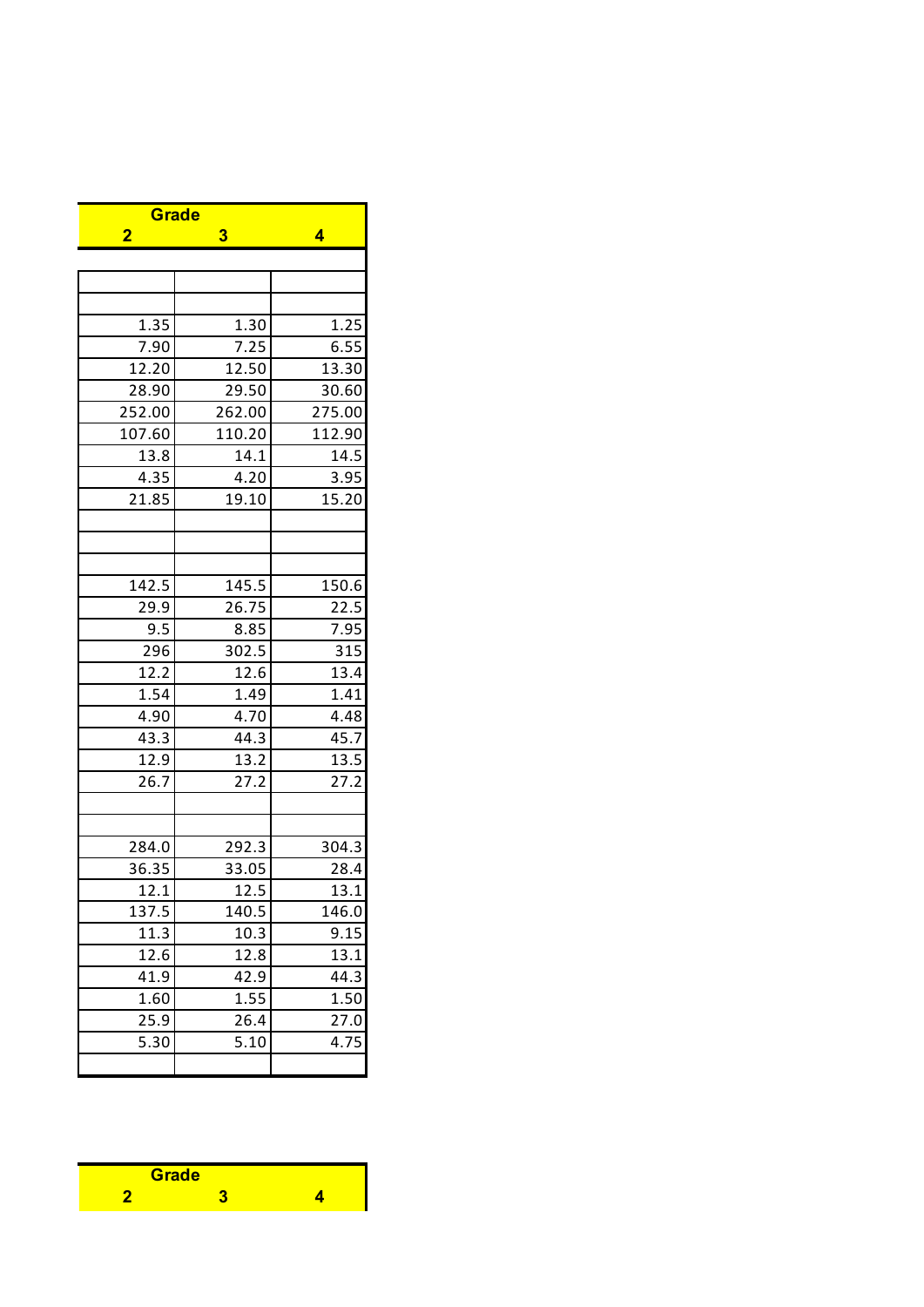| 13.2  | 13.5        | 13.9  |
|-------|-------------|-------|
| 4.55  | 4.40        | 4.15  |
| 27.4  | 28.1        | 29.1  |
| 13.3  | 14.2        | 15.3  |
| 8.55  | 7.95        | 7.05  |
| 144.5 | 147.5       | 154.0 |
| 29.00 | 26.10       | 21.30 |
| 295.0 | 303.0       | 315.0 |
| 1.41  | 1.35        | 1.30  |
|       |             |       |
|       |             |       |
| 5.55  | 5.30        | 5.00  |
| 130.0 | 133.0       | 138.0 |
| 12.2  | 12.7        | 13.4  |
| 11.80 | 11.10       | 10.10 |
| 40.85 | 37.25       | 32.60 |
| 11.9  | 12.1        | 12.5  |
| 1.67  | 1.60        | 1.55  |
| 39.4  | 40.5        | 42.1  |
| 24.3  | 24.8        | 25.6  |
| 167.5 | 276.0       | 286.5 |
|       |             |       |
|       |             |       |
| 1.85  | 1.78        | 1.70  |
| 6.15  | 5.95        | 5.6   |
| 11.3  | 11.5        | 11.8  |
| 51.9  | 52.9        | 54.5  |
| 12.55 | 11.8        | 10.7  |
| 120   | <u> 123</u> | 127   |
| 14.1  | 14.6        | 15.4  |
| 47.9  | 43.85       | 38.85 |
| 23.0  | 23.4        | 24.1  |
| 252   | 257.5       | 267   |
|       |             |       |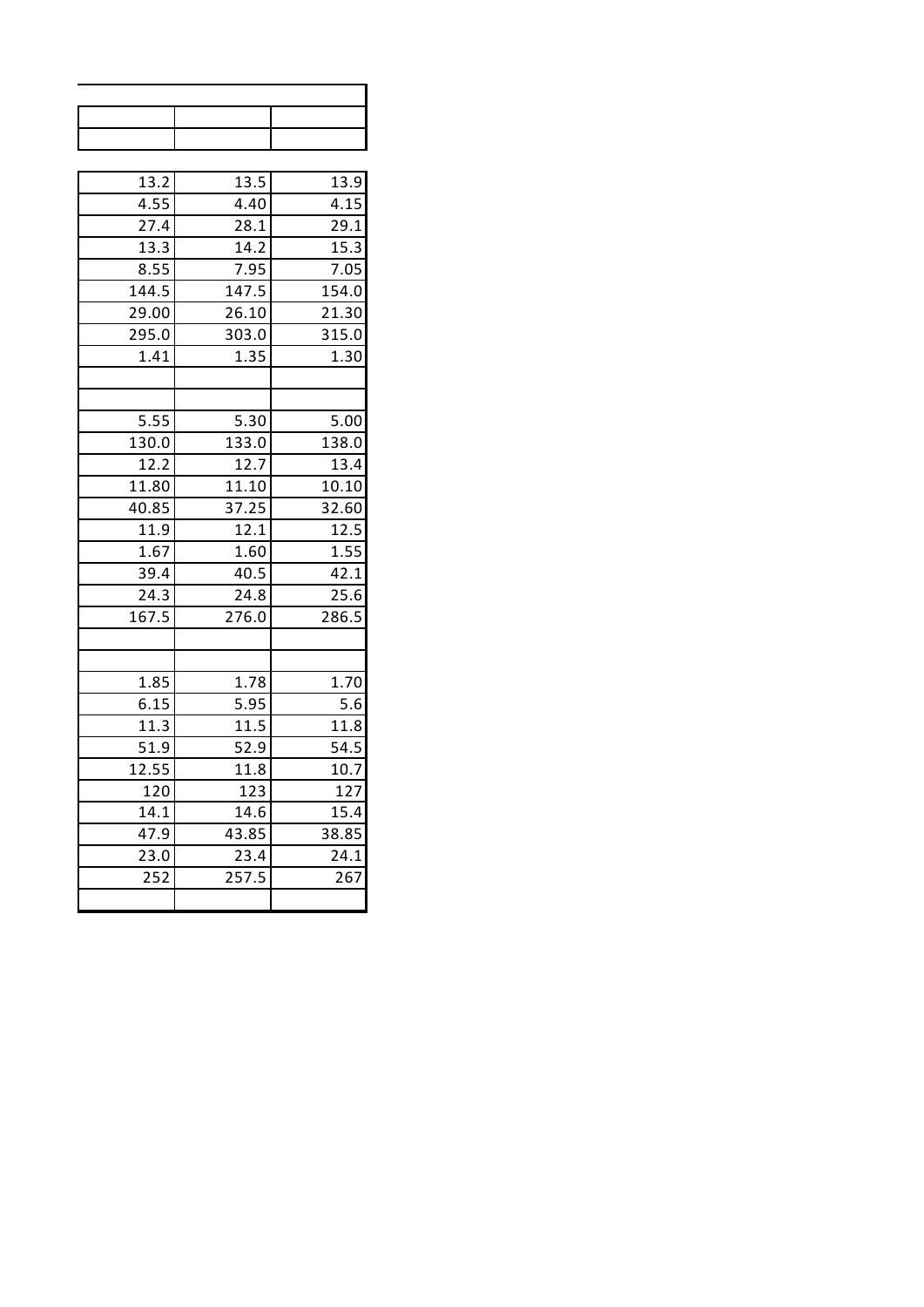| <b>Division</b>         | 4                       |                         |                              | <b>Venue</b>      |
|-------------------------|-------------------------|-------------------------|------------------------------|-------------------|
| <b>Event</b>            | Grade                   | <b>Name</b>             | <b>Club</b><br><b>Letter</b> | <b>Club</b>       |
|                         |                         |                         |                              |                   |
|                         |                         |                         |                              |                   |
| U13 Female              |                         |                         |                              |                   |
| 70m hurdles             | 4                       | <b>Charlotte Ratley</b> | R                            | Leamington AA     |
| Long Jump Pit 1         | 4                       | Lucy Poulson            | Ν                            | Nuneaton          |
| Javelin Match 2         | $\overline{4}$          | <b>Edie Herbert</b>     | W                            | Witney AC         |
| 1500m                   | $\mathbf 0$             | Scarlett Littell        | <b>RR</b>                    | Leamington AA     |
| 800m                    | $\mathbf 0$             | Lola-May Smeulders      | K                            | Sparkhill         |
| High Jump               | $\overline{0}$          | <b>Charlotte Ratley</b> | R                            | Leamington AA     |
| 100m                    | $\mathbf 0$             | Jessica Tuckely         | N                            | Nuneaton          |
| 200m                    | 0                       | Elise Mendoza           | R                            | Leamington AA     |
| Shot                    | $\overline{0}$          | Charlotte Ratley        | R                            | Leamington AA     |
|                         |                         |                         |                              |                   |
|                         |                         |                         |                              |                   |
| <b>U15 Female</b>       |                         |                         |                              |                   |
| 75m hurdles             | 3                       | <b>Jess Day</b>         | Ν                            | Nuneaton          |
| Long Jump Pit 2         | 4                       | Jess Day                | Ν                            | Nuneaton          |
| 300m                    | $\overline{\mathbf{4}}$ | Alex Spurway            | R                            | Leamington AA     |
| Shot                    | 4                       | Zara Gibbs              | BB                           | Dudley & S'bridge |
| 1500m                   | $\mathbf 0$             | Millie Wiseman          | R                            | Leamington AA     |
| High Jump               | $\overline{0}$          | Madelene Crowe          | B                            | Dudley & S'bridge |
| 800m                    | 0                       | Tilly Westbrook         | W                            | Witney AC         |
| 100m                    | 0                       | Hannah Burton           | Ν                            | Nuneaton          |
| Javelin Match 2         | $\overline{0}$          | Maddie Smith            | R                            | Leamington AA     |
| 200m                    | 0                       | Jess Chander            | R                            | Leamington AA     |
|                         |                         |                         |                              |                   |
| U17 F/Women             |                         |                         |                              |                   |
| Long Jump Pit1          | $\overline{4}$          | <b>Chloe Vinestock</b>  | N                            | Nuneaton          |
| 1500m                   | 0                       | Mary Hall (Sen)         | N                            | Nuneaton          |
| Javelin (U17) Match 2   | $\mathbf 0$             | Elin Isaac              | KK                           | Sparkhill         |
| 80m hurdles (U17)       | $\pmb{0}$               | 0                       | 0                            | #N/A              |
| 800m                    | $\pmb{0}$               | Ruby Breakwell          | K                            | Sparkhill         |
| Shot $(U1\overline{7})$ | $\mathbf 0$             | Jessica Sear            | R                            | Leamington AA     |
| 100m                    | $\pmb{0}$               | Elin Isaac              | K                            | Sparkhill         |
| 300m                    | $\mathbf 0$             | Ruby Breakwell          | К                            | Sparkhill         |
| High Jump               | $\mathbf 0$             | Kirsty tanner (Sen)     | W                            | Witney AC         |
| 200m                    | 0                       | Zara Millward (Sen)     |                              | Dudley & S'bridge |
|                         |                         |                         | B                            |                   |
|                         |                         |                         |                              |                   |

|              | Grade | <b>Name</b> | <b>Club</b>    | <b>Club</b> |
|--------------|-------|-------------|----------------|-------------|
| <b>Event</b> |       |             | <u> Letter</u> |             |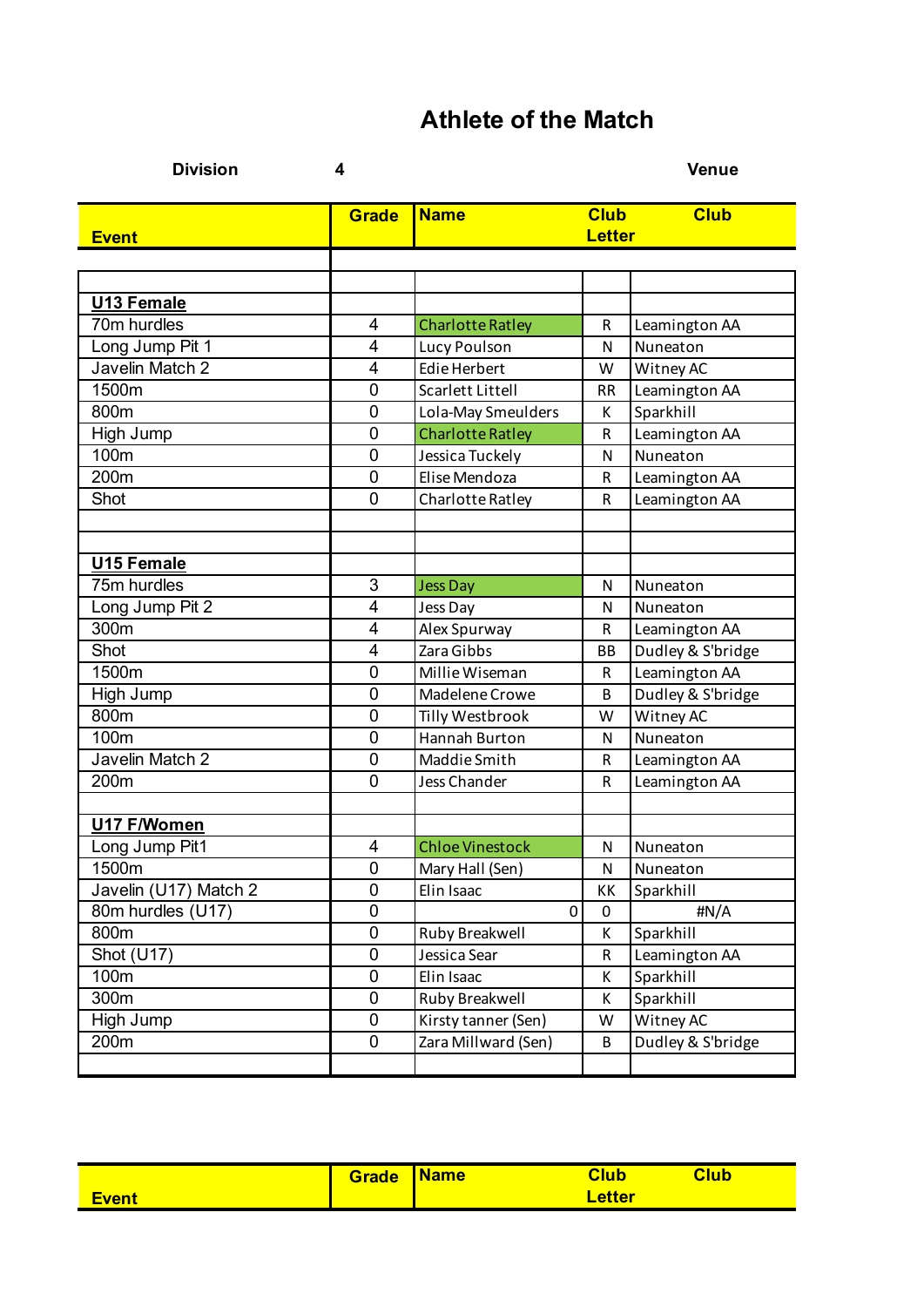| U13 Male        |                |                         |           |                   |
|-----------------|----------------|-------------------------|-----------|-------------------|
| Javelin Match 2 | 3              | <b>Kieran Bowsher</b>   | W         | Witney AC         |
| 100m            | 3              | <b>Jacob Martin</b>     | R         | Leamington AA     |
| High Jump       | $\overline{4}$ | <b>Edward Owen</b>      | R         | Leamington AA     |
| Shot            | 4              | Kian Avey               | B         | Dudley & S'bridge |
| Long Jump Pit 2 | 4              | Jonathan Ingram         | R         | Leamington AA     |
| 800m            | 0              | James Phillips          | К         | Sparkhill         |
| 75m hurdles     | 0              | <b>Tobias Wollaston</b> | R         | Leamington AA     |
| 200m            | 0              | James Phillips          | K         | Sparkhill         |
| 1500m           | 0              | Jack Gospel             | L         | Daventry          |
|                 |                |                         |           |                   |
|                 |                |                         |           |                   |
| U15 Male        |                |                         |           |                   |
| Shot            | 3              | <b>Gabriel Ball</b>     | R         | Leamington AA     |
| 200m            | 3              | <b>Gabriel Ball</b>     | R         | Leamington AA     |
| High Jump       | $\overline{3}$ | <b>Stephen Bates</b>    | N         | Nuneaton          |
| 300m            | 3              | <b>Harry Bull</b>       | К         | Sparkhill         |
| Long Jump Pit 2 | 4              | Alex Westbrook          | W         | Witney AC         |
| 100m            | $\overline{4}$ | Jack Compton            | B         | Dudley & S'bridge |
| 800m            | $\mathbf 0$    | <b>Robert Currie</b>    | <b>NN</b> | Nuneaton          |
| 80m hurdles     | $\mathbf 0$    | Owen De Souza           | R         | Leamington AA     |
| Javelin Match 2 | 0              | <b>Eoin Beevers</b>     | L         | Daventry          |
| 1500m           | 0              | <b>Ben Frost</b>        | К         | Sparkhill         |
|                 |                |                         |           |                   |
| U17 Men         |                |                         |           |                   |
| Long Jump Pit1  | 4              | Alfie Sanderson         | L         | Daventry          |
| 200m            | 4              | Alfie Sanderson         | L         | Daventry          |
| Shot            | 0              | <b>Tom Miller</b>       | W         | Witney AC         |
| 800m            | 0              | Adam Bodin              | B         | Dudley & S'bridge |
| 100m hurdles    | 0              | 0                       | 0         | #N/A              |
| 100m            | 0              | Oliver Law              | B         | Dudley & S'bridge |
| 400m            | $\mathbf 0$    | William Thorp           | Г         | Daventry          |
| Javelin Match 2 | 0              | <b>William Thorp</b>    | L         | Daventry          |
| High Jump       | $\mathbf 0$    | Owen McDonagh           | L         | Daventry          |
| 1500m           | $\mathbf 0$    | Zac Minchin             | К         | Sparkhill         |
|                 |                |                         |           |                   |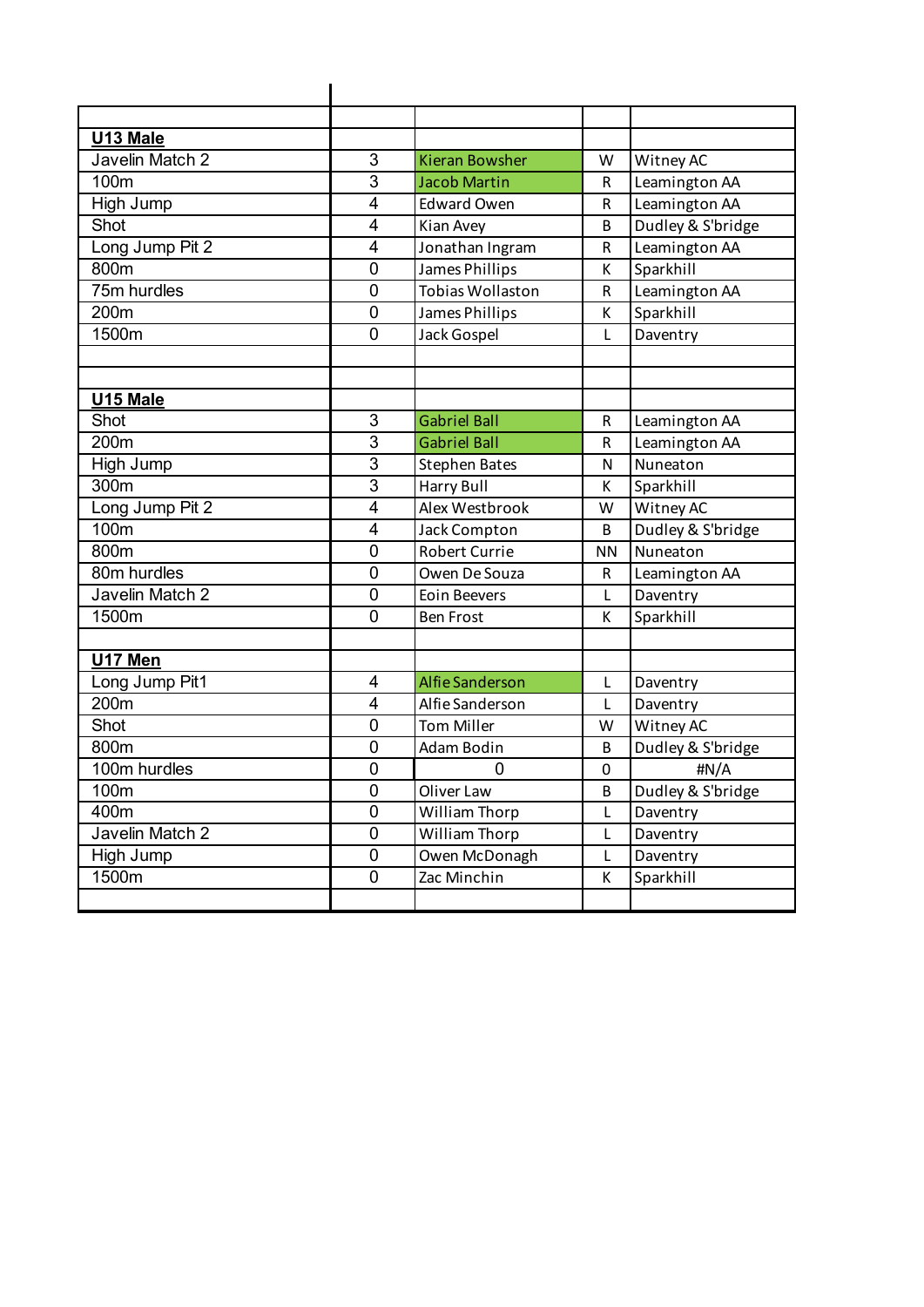|  | Leamington |
|--|------------|
|  |            |
|  |            |
|  |            |

| <b>Time</b> | Time (sec)        | <b>Time</b> | <b>Grade</b> | %      |                         | Gra            |
|-------------|-------------------|-------------|--------------|--------|-------------------------|----------------|
|             | <b>Dist (Mtr)</b> | <b>Mtr</b>  |              |        | $\overline{\mathbf{1}}$ | $\overline{2}$ |
|             |                   |             |              |        |                         |                |
|             |                   |             |              |        |                         |                |
|             |                   |             |              |        |                         |                |
|             | 12.70             | Sec         | 13.30        | 5%     | 11.90                   | 12.20          |
|             | 4.01              | Mtr         | 3.95         | 2%     | 4.50                    | 4.35           |
|             | 17.93             | Mtr         | 15.20        | 18%    | 24.75                   | 21.85          |
| 6.16.5      | 376.50            | Sec         | 275.00       | $-37%$ | 245.00                  | 252.00         |
| 2.48.9      | 168.90            | Sec         | 112.90       | $-50%$ | 106.50                  | 107.60         |
|             | 1.12              | Mtr         | 1.25         | $-10%$ | 1.40                    | 1.35           |
|             | 14.7              | Sec         | 14.50        | $-1%$  | 13.6                    | 13.8           |
|             | 30.70             | Sec         | 30.60        | 0%     | 28.40                   | 28.90          |
|             | 5.68              | Mtr         | 6.55         | $-13%$ | 8.45                    | 7.90           |
|             |                   |             |              |        |                         |                |
|             |                   |             |              |        |                         |                |
|             |                   |             |              |        |                         |                |
|             | 12.40             | Sec         | 12.60        | 2%     | 11.9                    | 12.2           |
|             | 4.64              | Mtr         | 4.48         | 4%     | 5.05                    | 4.90           |
|             | 44.40             | Sec         | 45.70        | 3%     | 42.7                    | 43.3           |
|             | 8.66              | Mtr         | 7.95         | 9%     | 10.15                   | 9.5            |
| 5.59.5      | 359.50            | Sec         | 315.00       | $-14%$ | 289.5                   | 296            |
|             | 1.32              | Mtr         | 1.41         | $-6%$  | 1.57                    | 1.54           |
| 2.40.0      | 160.00            | Sec         | 150.60       | $-6%$  | 139.9                   | 142.5          |
|             | 14.20             | Sec         | 13.50        | $-5%$  | 12.7                    | 12.9           |
|             | 18.19             | Mtr         | 22.50        | $-19%$ | 32.85                   | 29.9           |
|             | 29.70             | Sec         | 27.20        | $-9%$  | 26.3                    | 26.7           |
|             |                   |             |              |        |                         |                |
|             |                   |             |              |        |                         |                |
|             | 4.80              | Mtr         | 4.75         | 1%     | 5.45                    | 5.30           |
| 5.54.1      | 354.1             | Sec         | 304.3        | $-16%$ | 278.0                   | 284.0          |
|             | 17.31             | Mtr         | 28.4         | $-39%$ | 39.5                    | 36.35          |
|             | 0                 | Sec         | 11.8         | 100%   | 11.8                    | 12.1           |
| 2.34.8      | 154.8             | Sec         | 146          | $-6%$  | 134.5                   | 137.5          |
|             | 8.03              | Mtr         | 9.15         | $-12%$ | 12.2                    | 11.3           |
|             | 14.7              | Sec         | 13.1         | $-12%$ | 12.3                    | 12.6           |
|             | 48.7              | Sec         | 44.3         | $-10%$ | 40.9                    | 41.9           |
|             | 1.25              | Mtr         | 1.50         | $-17%$ | 1.65                    | 1.60           |
|             | 27.9              | Sec         | 27           | $-3%$  | 25.5                    | 25.9           |
|             |                   |             |              |        |                         |                |
|             |                   |             |              |        |                         |                |

| <b>Time</b> | <u>Time (sec)</u> | <b>Time</b> | <b>Grade</b> | <u>Diff</u> |  |
|-------------|-------------------|-------------|--------------|-------------|--|
|             | Dist (Mtr)        | Mtr         |              |             |  |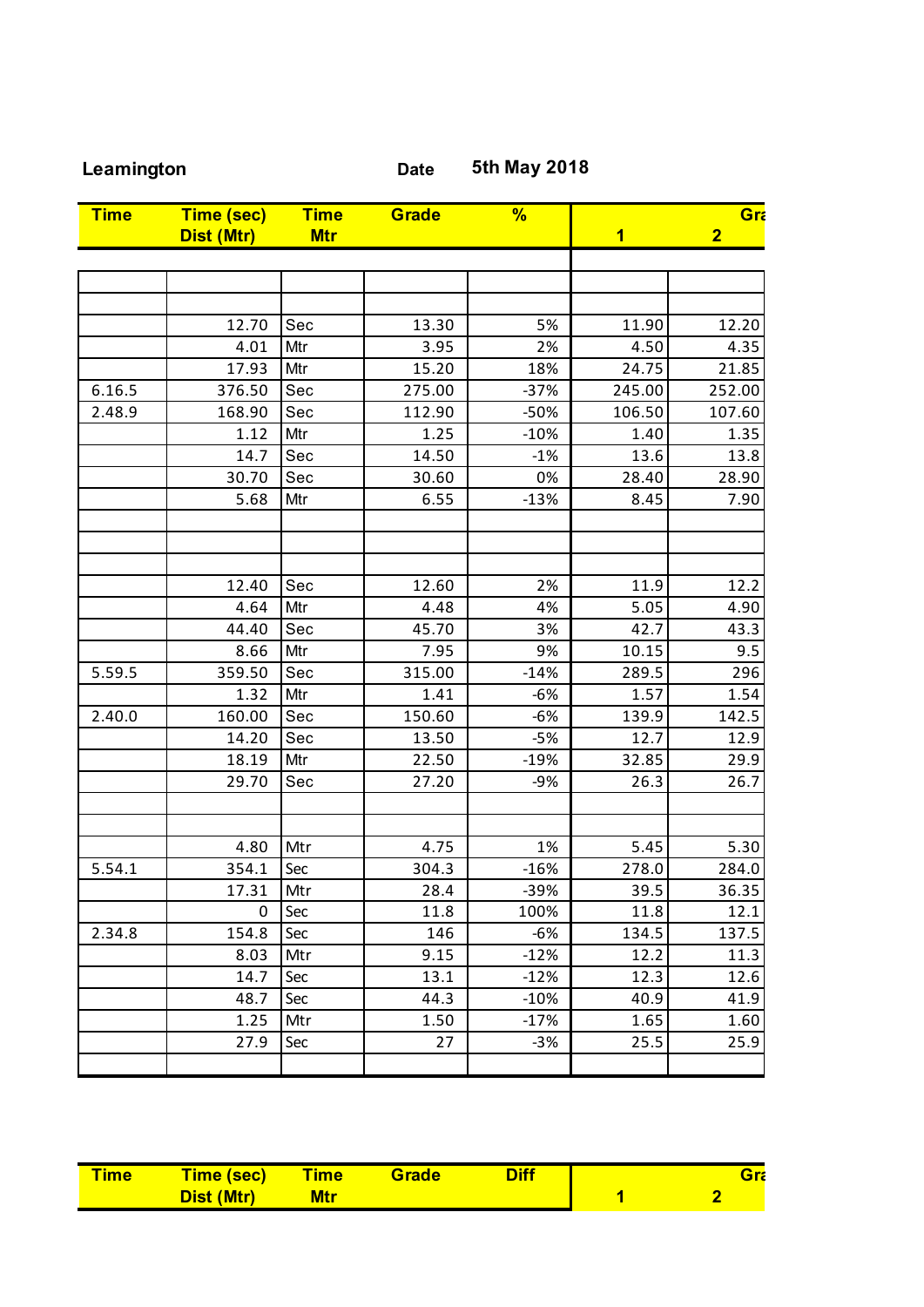|        | 27.07  | Mtr | 26.10  | 4%     | 31.15 | 29.00 |
|--------|--------|-----|--------|--------|-------|-------|
|        | 13.50  | Sec | 13.50  | 0%     | 13    | 13.2  |
|        | 1.30   | Mtr | 1.30   | 0%     | 1.47  | 1.41  |
|        | 7.46   | Mtr | 7.05   | 6%     | 9.25  | 8.55  |
|        | 4.20   | Mtr | 4.15   | 1%     | 4.75  | 4.55  |
| 2.36.1 | 156.10 | Sec | 154.00 | $-1%$  | 142.5 | 144.5 |
|        | 18.20  | Sec | 15.30  | $-19%$ | 12.9  | 13.3  |
|        | 29.80  | Sec | 29.10  | $-2%$  | 26.8  | 27.4  |
| 5.43.7 | 343.70 | Sec | 315.00 | $-9%$  | 290.0 | 295.0 |
|        |        |     |        |        |       |       |
|        |        |     |        |        |       |       |
|        |        |     |        |        |       |       |
|        | 11.59  | Mtr | 11.10  | 4%     | 12.45 | 11.80 |
|        | 24.80  | Sec | 24.80  | 0%     | 24    | 24.3  |
|        | 1.65   | Mtr | 1.60   | 3%     | 1.72  | 1.67  |
|        | 40.50  | Sec | 40.50  | 0%     | 38.7  | 39.4  |
|        | 5.24   | Mtr | 5.00   | 5%     | 5.75  | 5.55  |
|        | 12.30  | Sec | 12.50  | 2%     | 11.7  | 11.9  |
| 2.18.2 | 138.20 | Sec | 138.00 | 0%     | 126.5 | 130.0 |
|        | 13.90  | Sec | 13.40  | $-4%$  | 11.9  | 12.2  |
|        | 31.03  | Mtr | 32.60  | $-5%$  | 44.35 | 40.85 |
| 5.00.0 | 300.00 | Sec | 286.50 | $-5%$  | 161.5 | 167.5 |
|        |        |     |        |        |       |       |
|        |        |     |        |        |       |       |
|        | 5.74   | Mtr | 5.60   | 3%     | 6.35  | 6.15  |
|        | 24.10  | Sec | 24.10  | 0%     | 22.6  | 23.0  |
|        | 7.49   | Mtr | 10.70  | $-30%$ | 13.4  | 12.55 |
| 2.16.1 | 136.10 | Sec | 127.00 | $-7%$  | 118.2 | 120   |
|        | 0.00   | Sec | 13.80  | 100%   | 13.8  | 14.1  |
|        | 11.90  | Sec | 11.80  | $-1\%$ | 11.2  | 11.3  |
|        | 55.10  | Sec | 54.50  | $-1%$  | 51.2  | 51.9  |
|        | 26.55  | Mtr | 38.85  | $-32%$ | 50.75 | 47.9  |
|        | 1.25   | Mtr | 1.70   | $-26%$ | 1.90  | 1.85  |
| 5.10.1 | 310.10 | Sec | 267.00 | $-16%$ | 246.5 | 252   |
|        |        |     |        |        |       |       |
|        |        |     |        |        |       |       |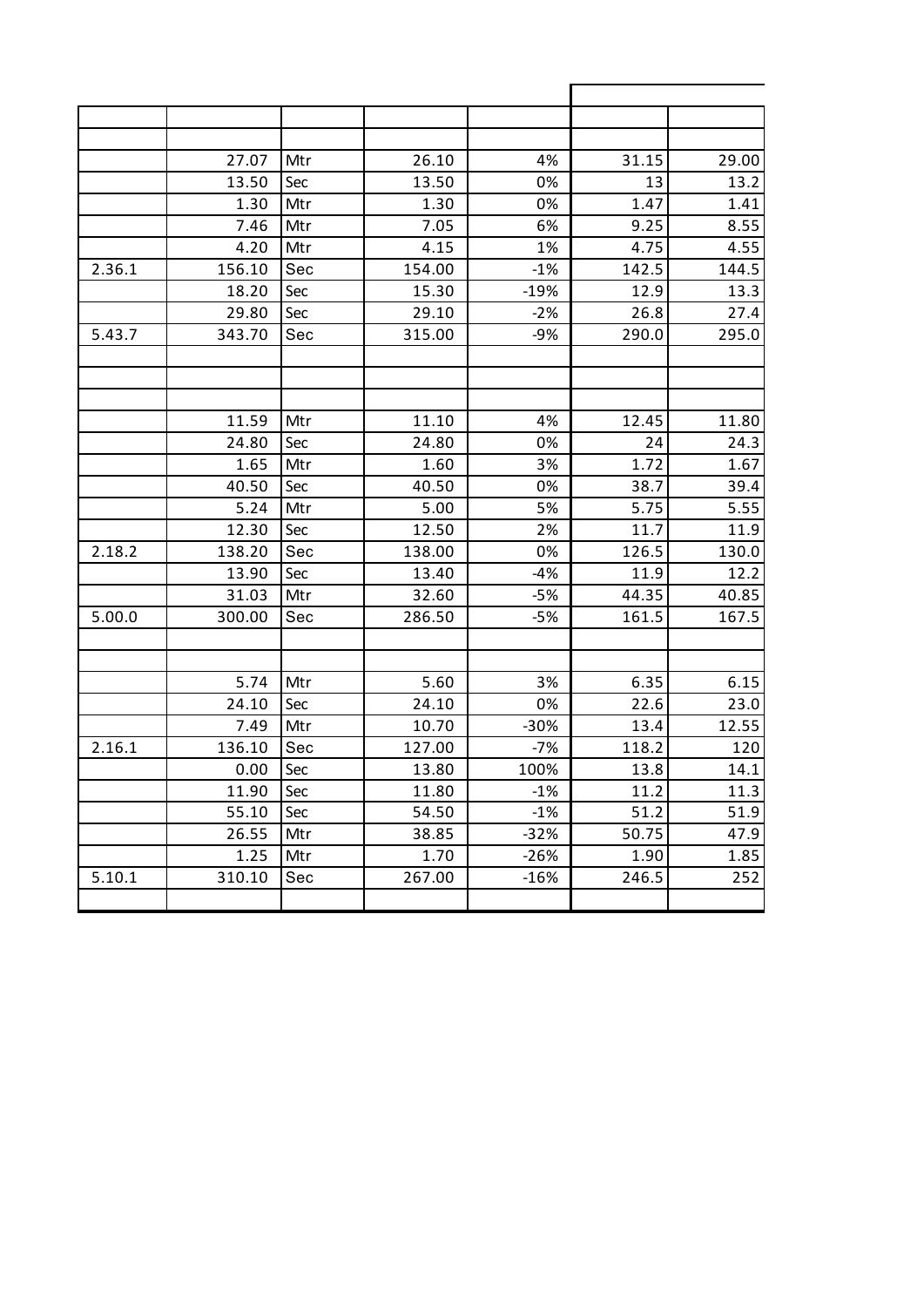| ade<br>$\overline{\mathbf{3}}$ | 4                 |
|--------------------------------|-------------------|
|                                |                   |
|                                |                   |
|                                |                   |
| 12.50                          | 13.30             |
| 4.20                           | 3.95              |
| 19.10                          | 15.20             |
| 262.00                         | 275.00            |
| 110.20                         | 112.90            |
| 1.30                           | 1.25              |
| 14.1                           | 14.5              |
| 29.50                          | 30.60             |
| 7.25                           | 6.55              |
|                                |                   |
|                                |                   |
|                                |                   |
| 12.6                           | 13.4              |
| 4.70                           | 4.48              |
| $44.\overline{3}$              | 45.7              |
| 8.85                           | 7.95              |
| 302.5                          | 315               |
| 1.49                           | 1.41              |
| 145.5                          | 150.6             |
| 13.2                           | 13.5              |
| $\overline{26.75}$             | 22.5              |
| 27.2                           | 27.2              |
|                                |                   |
|                                |                   |
| 5.10                           | 4.75              |
| 292.3                          | 304.3             |
| 33.05                          | $28.\overline{4}$ |
| 12.5                           | 13.1              |
| 140.5                          | 146.0             |
| 10.3                           | 9.15              |
| 12.8                           | 13.1              |
| 42.9                           | 44.3              |
| $\overline{1.55}$              | $\overline{1.50}$ |
| 26.4                           | 27.0              |
|                                |                   |

#### **3 4** <mark>ade</mark>